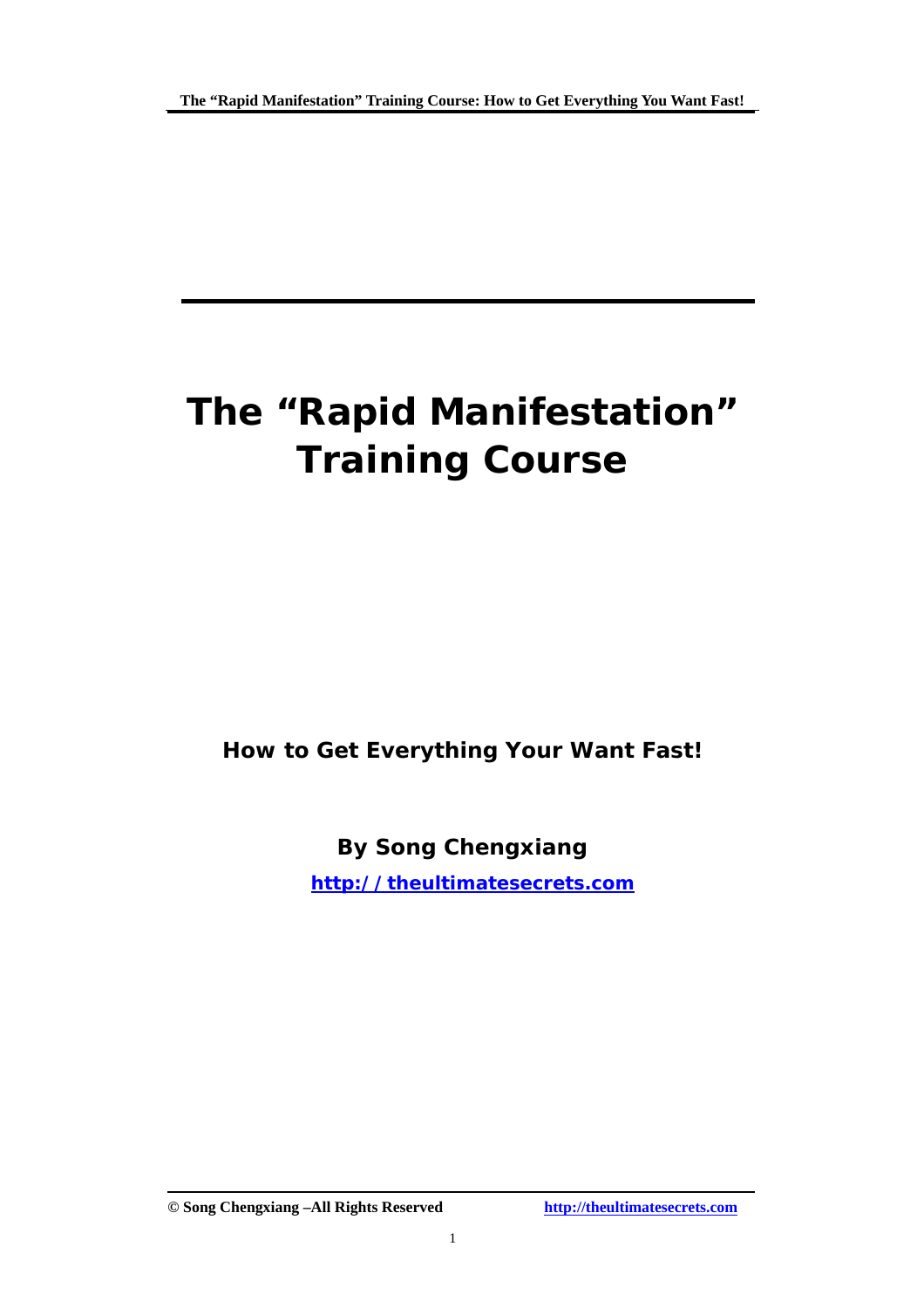#### **About the author:**

**Song ChengXiang** is the editor "The Ultimate Success Secrets" Newsletter, and the author of "Rapid Manifestation" online course. Sign up "The Ultimate Success Secrets" Newsletter and get fresh, original, new articles every week with various methods and techniques you can use to rapidly attract any desires you have, and keep up to date on hot new self improvement e-books and programs. For the serious only.

**Sign up FREE now** 

Go to  $==$  > <http://www.theultimatesecrets.com>

# NOTICE:

**You have full right to give this report away freely.**

**You may not use this report in any way connected with spam.** 

**You may not change this report in any way nor sell it.** 

**It is for informational purpose only.**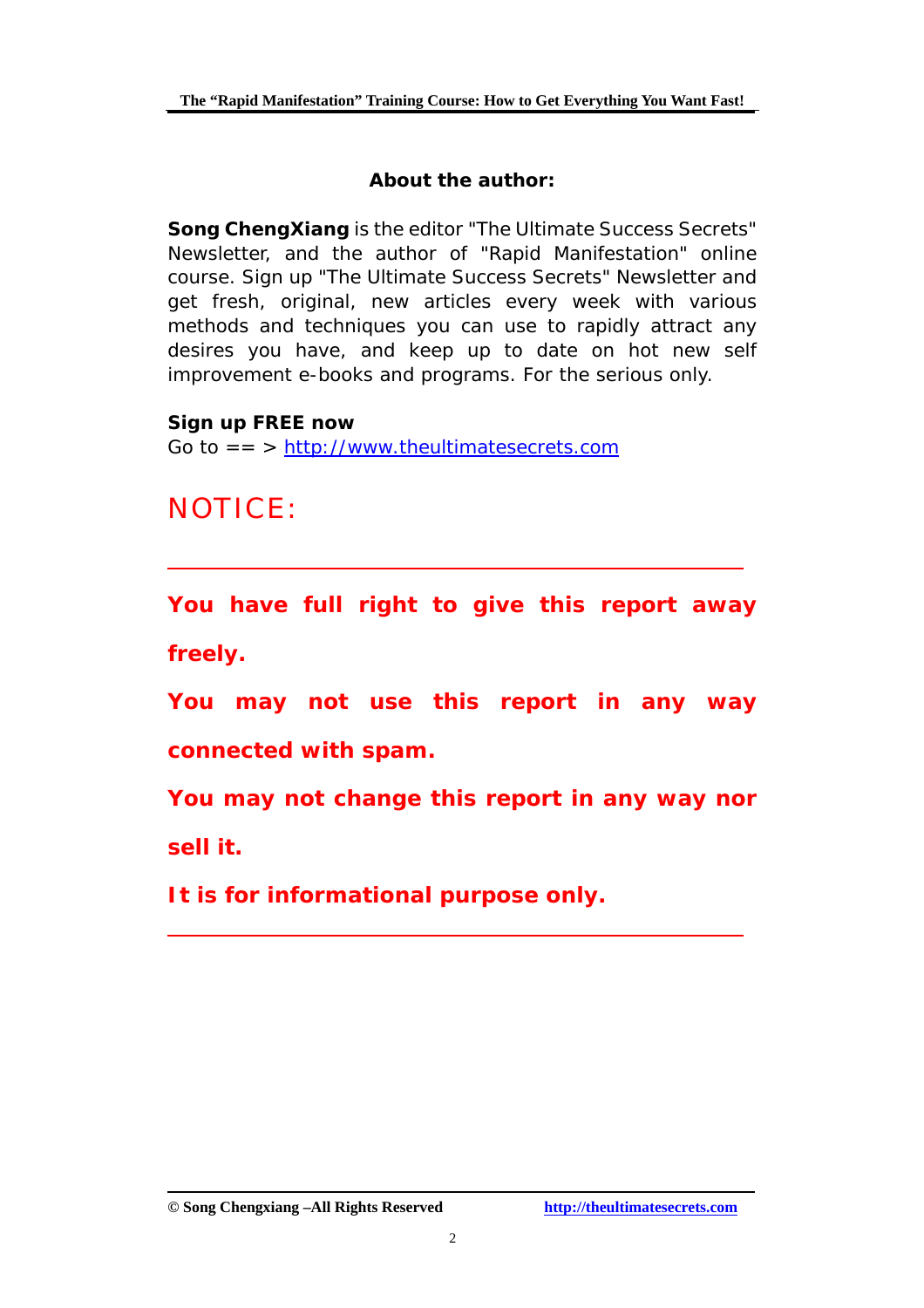#### Copyright 2004-2005 Song Chengxiang

**ALL RIGHTS RESERVED.** No part of this report may be reproduced or transmitted in any form whatsoever, electronic, or mechanical, including photocopying, recording, or by any informational storage or retrieval system without express written, dated and signed permission from the author.

#### **DISCLAIMER AND/OR LEGAL NOTICES:**

The information presented herein represents the view of the author as of the date of publication. Because of the rate with which conditions change, the author reserves the right to alter and update his opinion based on the new conditions. The report is for informational purposes only. While every attempt has been made to verify the information provided in this report, neither the author nor his affiliates/partners assume any responsibility for errors, inaccuracies or omissions. Any slights of people or organizations are unintentional. If advice concerning legal or related matters is needed, the services of a fully qualified professional should be sought. This report is not intended as for use as a source of legal or accounting advice. You should be aware of any laws which govern business transactions or other business practices in your country and state. Any reference to any person or business whether living or dead is purely coincidental.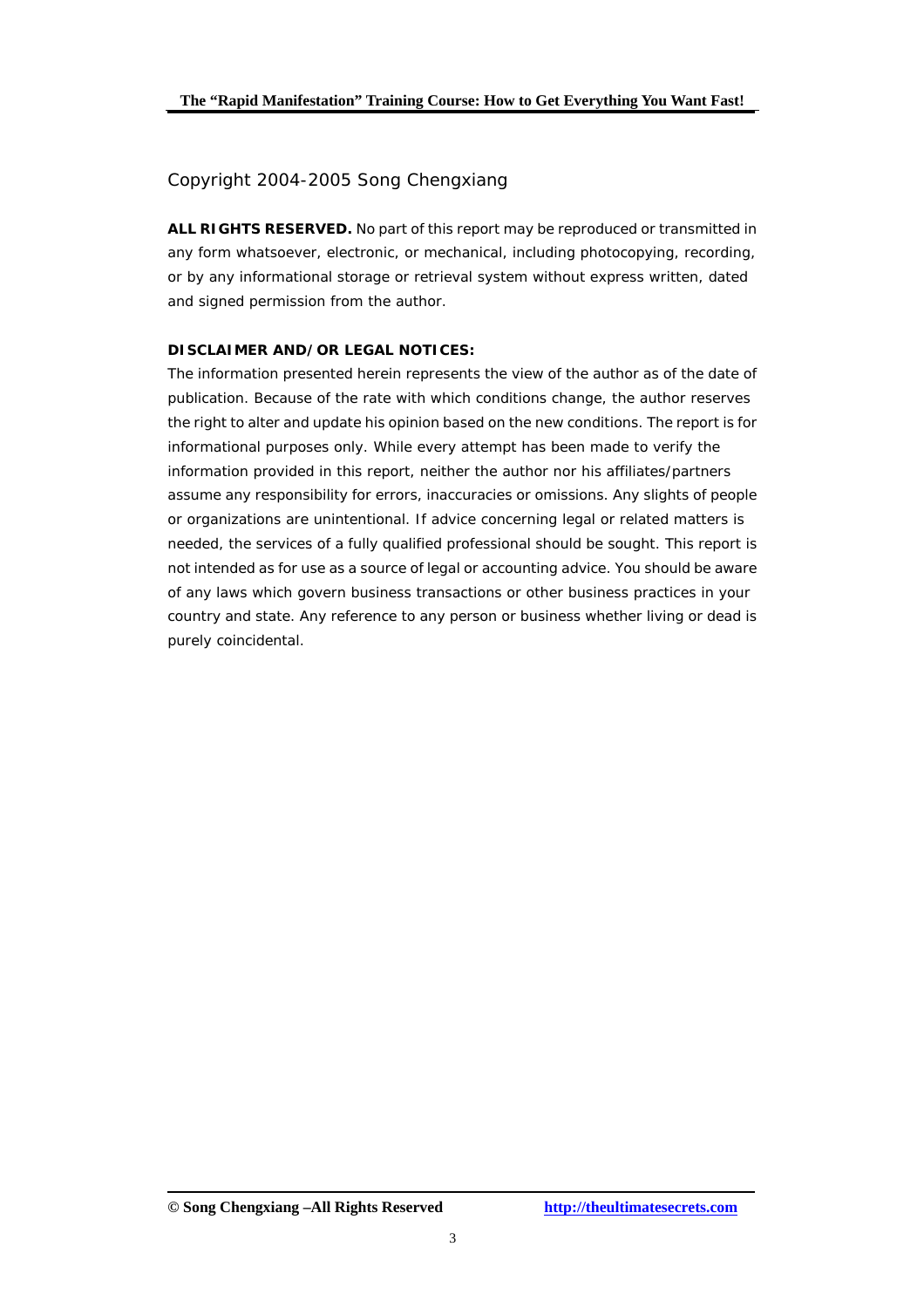# **Table of Contents**

| Lesson Eight: The principle of cause and effect30 |
|---------------------------------------------------|
| Bonus Lesson #1:                                  |
| Step-By-Step Guide to Manifest Your Desires34     |
| Bonus Lesson #2:                                  |
|                                                   |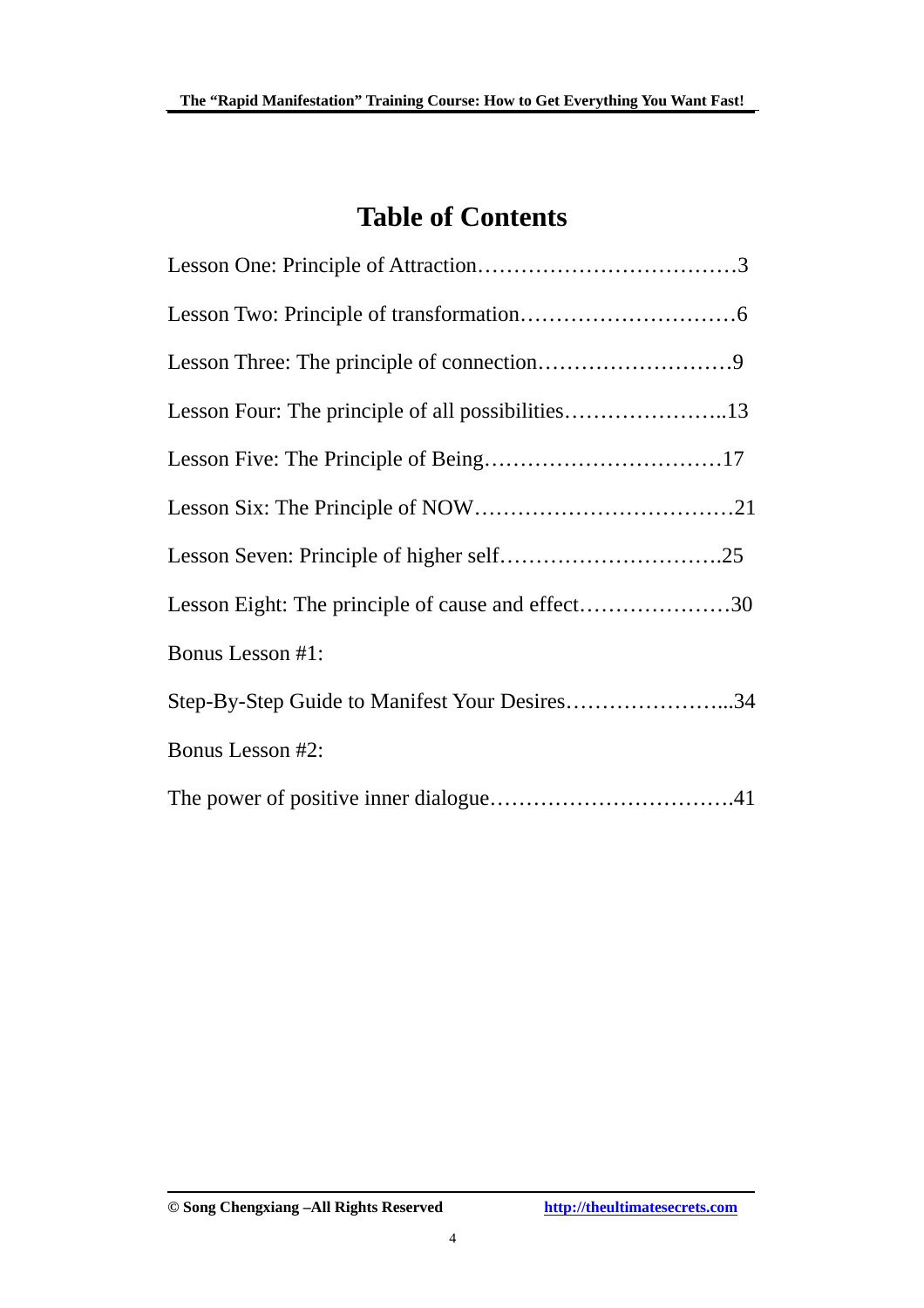### **Introduction**

Hi this is Song Chengxiang. Welcome to this life changing course, in which you are going to discover the hidden secrets of material manifestation.

Unlike other self improvement programs, this course does not emphasize on the techniques (although you are going to learn some effective ones), this course emphasizes on knowing. It is my intention to bring you to a higher level of awareness, so that you not only understand, but also know the "secrets". Knowing is from somewhere deep inside you, it is from your true self. It is the power of knowing that bring everything you want into your life.

The material covered in this course is based on the unbreakable laws of the universe. It works without fail, just like the law of gravity will never fail. As long as you understand these laws, and work along with them, you will never have to worry about success.

The author would like to thank Dr Robert Anthony for his remarkable teaching in "Know How to Be Rich" audio program. I highly recommend anyone who wants to master the science of material manifestation and deliberate creation to check out his revolutionary program.

Check out here  $==$  > **<http://www.mindpowernews.com/KnowHow.htm>**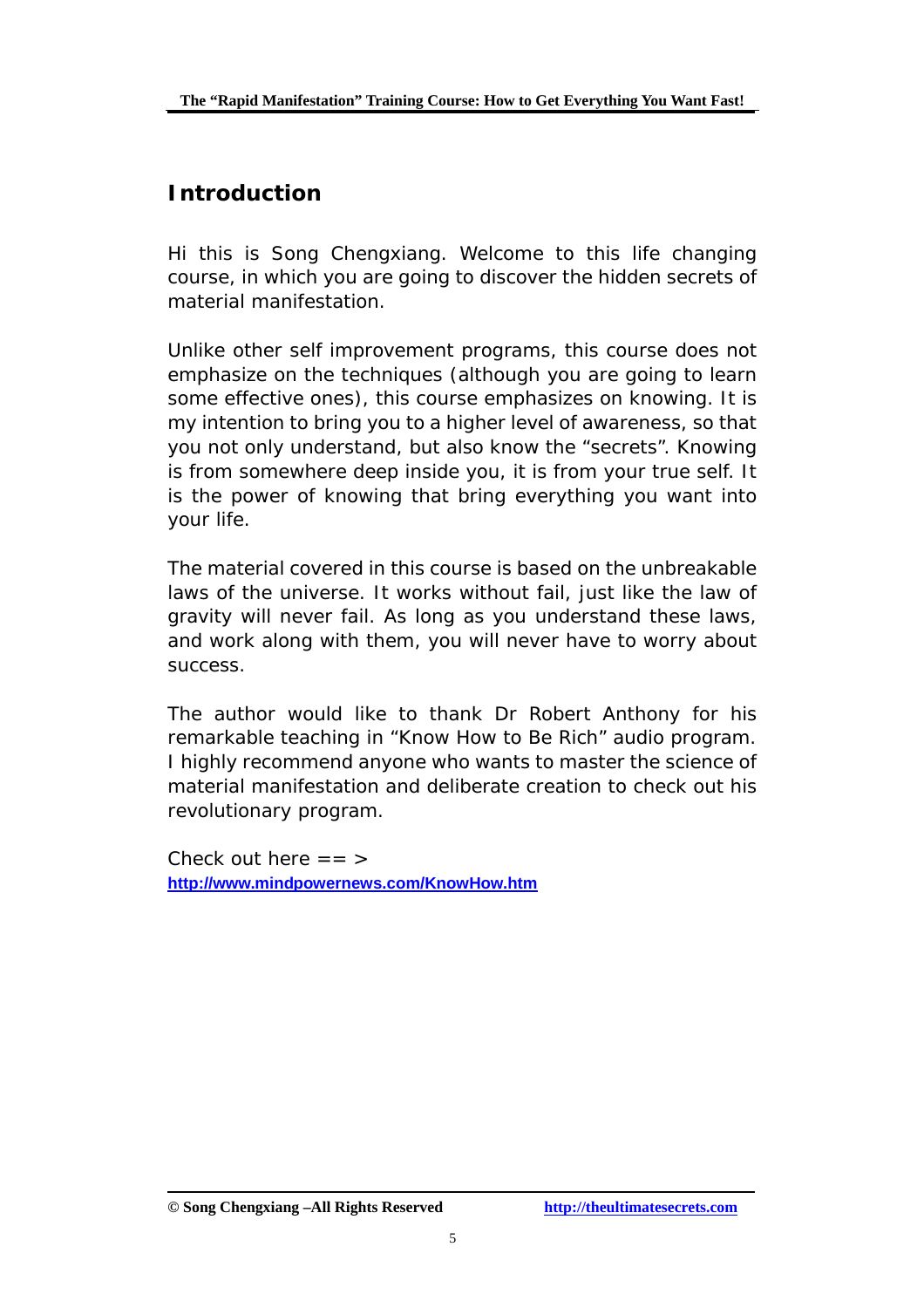#### **Here is the chance to separate you from the ordinary, and really begin to enjoy the joy of manifestation.**

**STOP!** Before you move on, PRINT this manual out. I assure you that you'll receive much more benefit from STUDYING over the information, rather than simply browsing through it on your computer screen.

Before you even begin reading … PRINT the manual out on paper. Then, grab an ink pen and STUDY it. Circle or underline things of importance to you. Scribble ideas and notes in the margins. Write out action steps.

This information is just information unless you use it. I encourage you to print it out before you read it.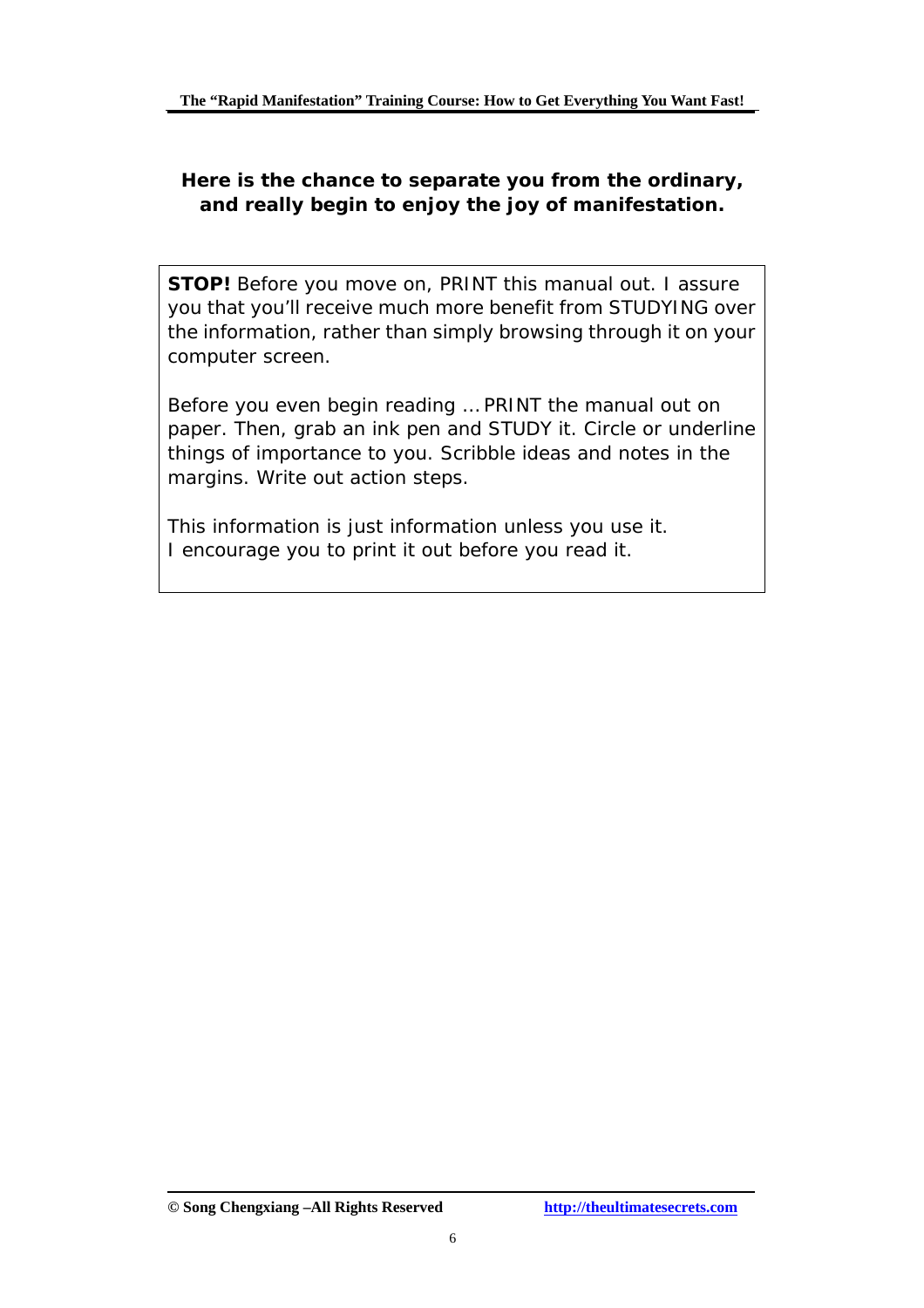# **Lesson One: Principle of Attraction**

We have heard about the law of attraction many times, but we never truly understand it. In order to give it a scientific explanation, we have to have some basic knowledge of Quantum Physics.

**Quantum Physics** is the study of the building block of the universe. Quantum Physics has proven that everything in this universe is made up of atoms, and atoms are made up of sub-atomic particles sometimes called quanta. These sub-atomic particles are nothing but concentration of energy.

**It has become clear that everything in this universe is made of energy.** The only difference between an atom of lead and an atom of gold is that the atom of lead has energy that is vibrating at different frequency with the energy of gold. It is evidently clear that why the same particles growing together is because they are vibrating at the same frequency.

**Since everything is made up of energy, then what is thought?** Thought is also energy vibrating at a particular frequency. This has been proven in the laboratories. With proper instruments, scientists can measure the frequency of the thoughts, or brain waves.

Now we should understand things do not just happen accidentally. Everything happens in our life, happens for a reason. The reason is within us. It is our own thoughts that created everything that we are having now. There is no coincidence, there is no miracles, everything happened precisely according to the laws. Everything we have is attracted by our own thoughts. We are the creators.

**There is bad news and good news**. The bad news is that we may have misused the law of attraction; as a result we had experienced many unwanted things in our lives. The good news is that from now on, we can consciously attract anything we want effortlessly. The only thing we need to do is to send out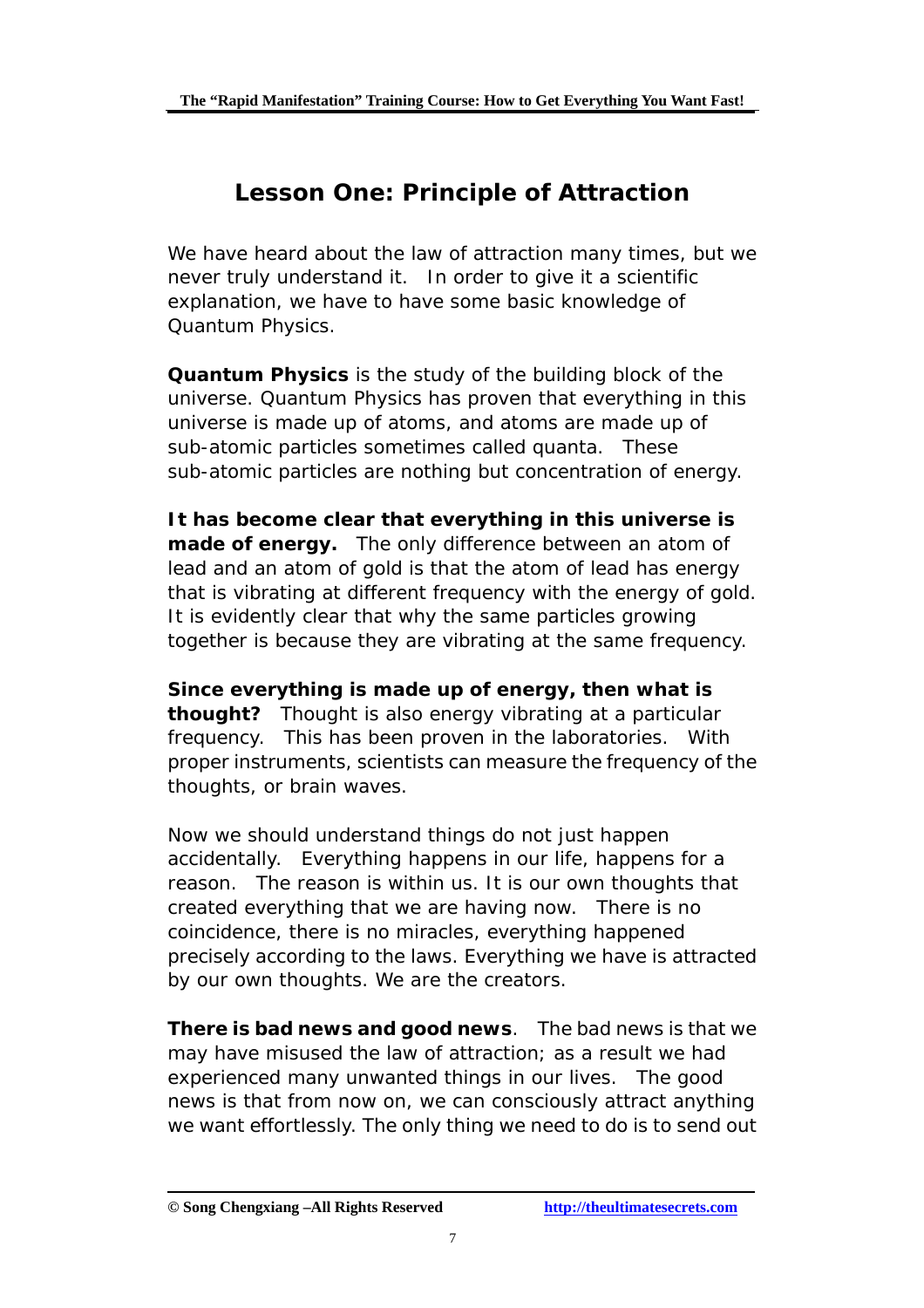the vibration of thoughts at the same frequency as the things we want. All the rest will be taken care of by the law itself. You will be doing right things at the right time. What you want also wants you. Like attracts likes.

In summary, our thoughts are vibrating energy; we can create anything we want by focusing our thoughts on the very thing we want. Everything else is taken care of by the law of attraction. We are what we think most of the time.

**How to apply the law of attraction?** The simplest way to apply it is to hold a mental picture of what you desire as long as possible and as often as possible. Feel that you already have what you want with certainty; you will see it quickly in your real life.

**<sup>©</sup> Song Chengxiang –All Rights Reserved <http://theultimatesecrets.com>**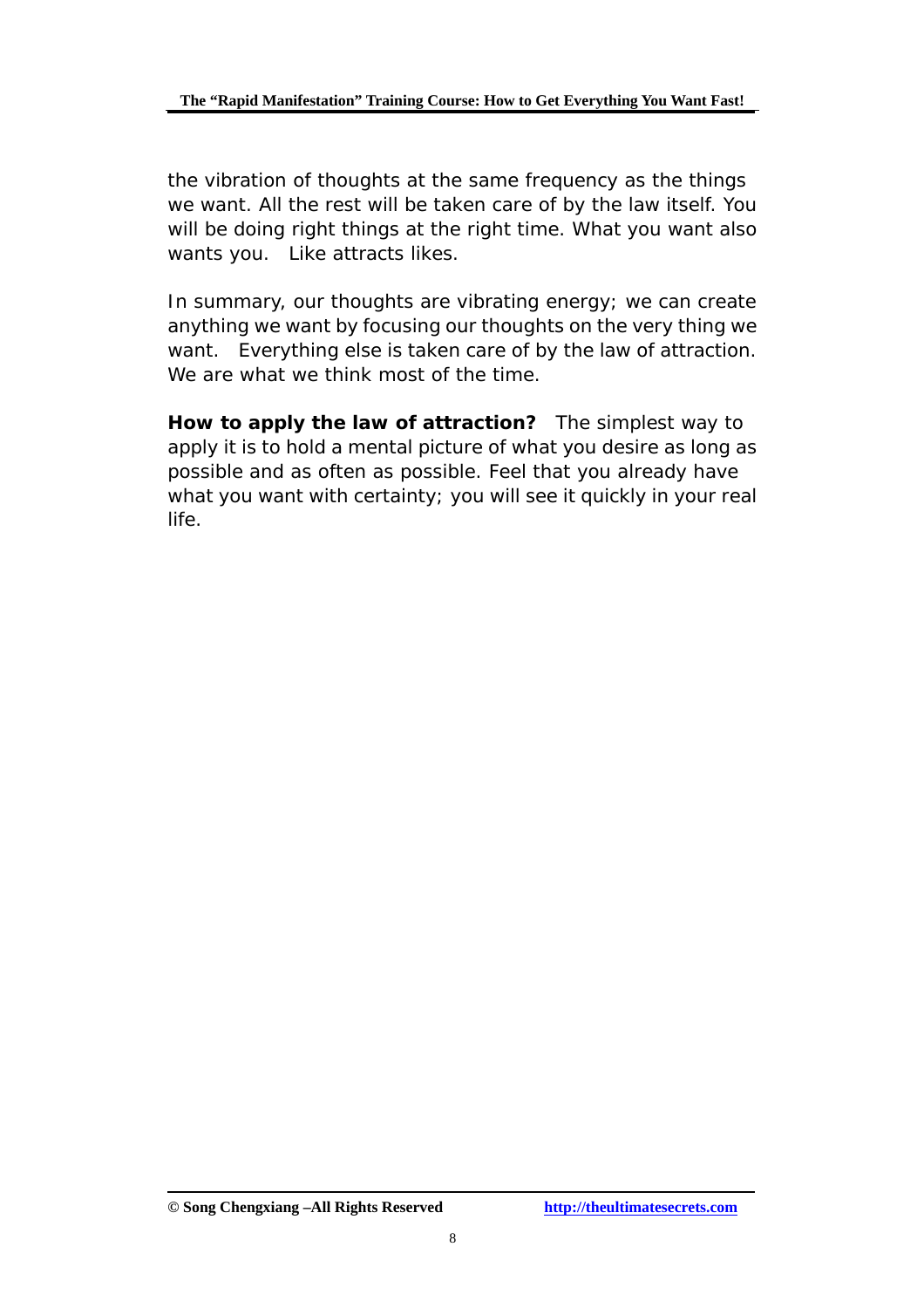# **Lesson Two: Principle of transformation**

On the other day, I was listening to Dr Wayne Dyer's tape on transformation. Here is how he talked about transforming. Think about the word transform, it is made up of 2 words. The second word is form, referring to our physical form, our body. The first word is trans, meaning going beyond. **Transforming means going beyond the form, going beyond our body, going beyond the material world.** 

Life is really about transforming. Since the date we were born, we are consistently transforming. From scientific point of view, this is absolutely true. You, the one reading this book at this moment, are different from the one minute ago. As you read this material, millions of biological reactions are happening in your body, your body is constantly changing. Our body is consistently exchanging with the environment every moment of our existence. For every breathe we take, there are billions of atoms going out of our body, and billions of new atoms coming into our body. We are not a fixed solid entity. **We are energy that's constantly transforming.** 

Did I say that? Yes, we are energy. According to quantum physics, every thing in this material world is made up of atoms, every atom is made up of sub-atomic particles. These sub-atomic particles are nothing but energy vibrating in different frequencies. So is our body. Our body is nothing but a whole bunch of energy. Now, we have a new point of view on our body, we are energy that is constantly transforming.

Here comes the question that **who is governing this process of transformation**. What is the force behind? The answer is there is a divine force that is passing through everything. This is agreed by both scientists and religion leaders. Some people call this force God; I would like to refer it as intelligence. This intelligence passes through everything that we can see, touch and feel. It governs all the material creation. If we could get in touch with this intelligence, we can create anything we want through its divine power. It is in fact within us in every moment,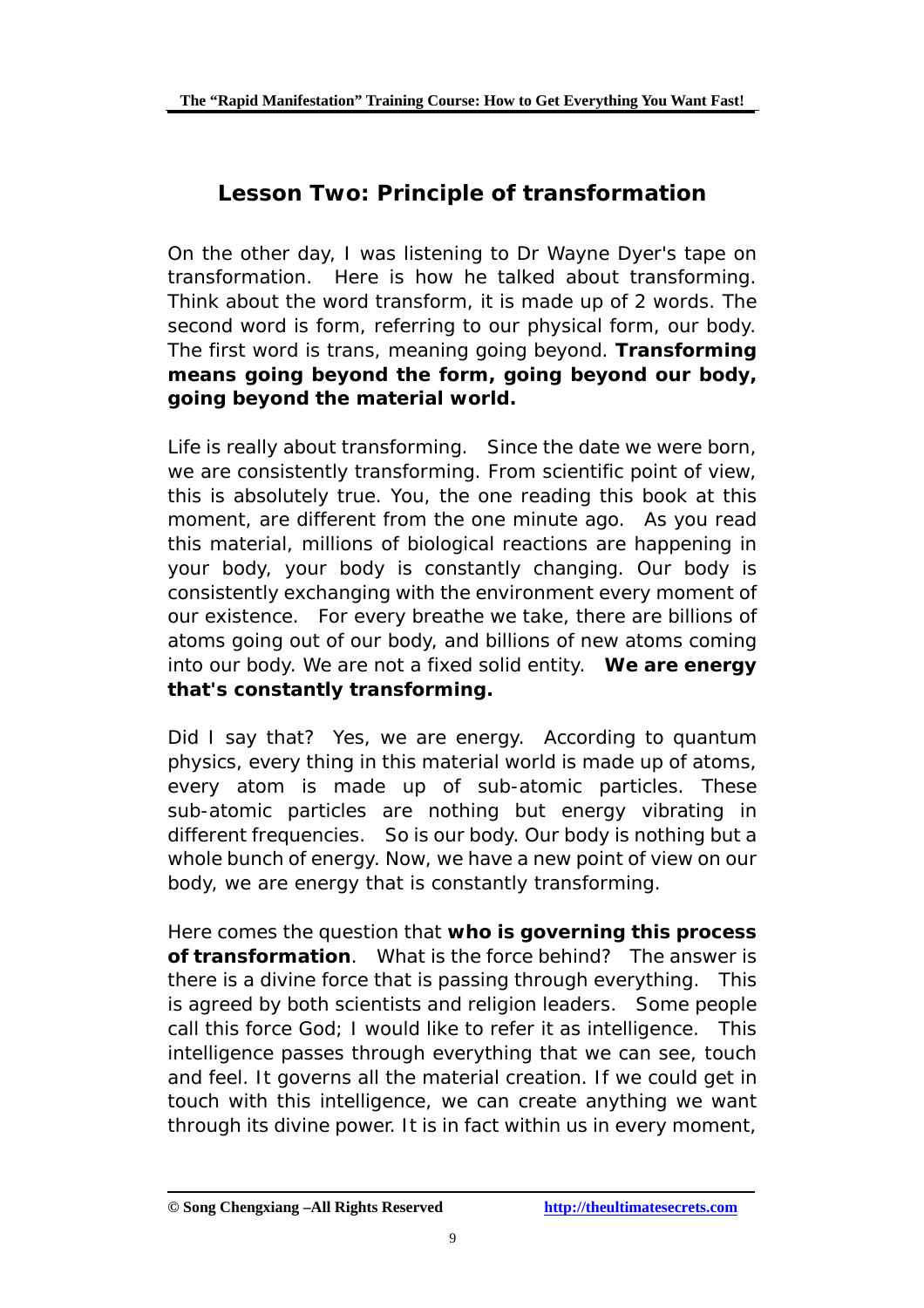even before we were born. The technique used by many successful people in the human history to get in touch with this intelligence is meditation.

**Here is a meditation technique taught by Dr Deepak Chopra.** I find it is extremely effective and easy, I would like to share it with you. Sit comfortably in a chair, with your feet flat on the floor. Put your hands on your thighs, facing upwards. Keep your spine straight. Close your eyes and start focusing on your breathing. As you inhale, think of the word "So", as you exhale, think of the word "Hum". Gently follow your breath, and repeat the words in mind, don't try to control. Anytime your mind goes away, gently bring it back to your breathing. Do this meditation until 20 minutes has passed.

#### **How to put this principle into practice?**

**Start shifting your perception about your body.** Repeat words "Energy, Transformation and Intelligence" many times a day. You will start to see the world very differently. (See Deepak Chopra's book "Grow Younger, Live Longer").

**Forgive yourself for any mistakes you made in the past, knowing that you are no longer what you were in the past.** Every moment, there is a new you born and you are living in this present moment with a new you.

**Start focusing on your desires everyday;** believe they will come true absolutely, knowing that the intelligence of creation is within you, you are the creator. Communicate with this intelligence, and pass to it your desires through daily meditation.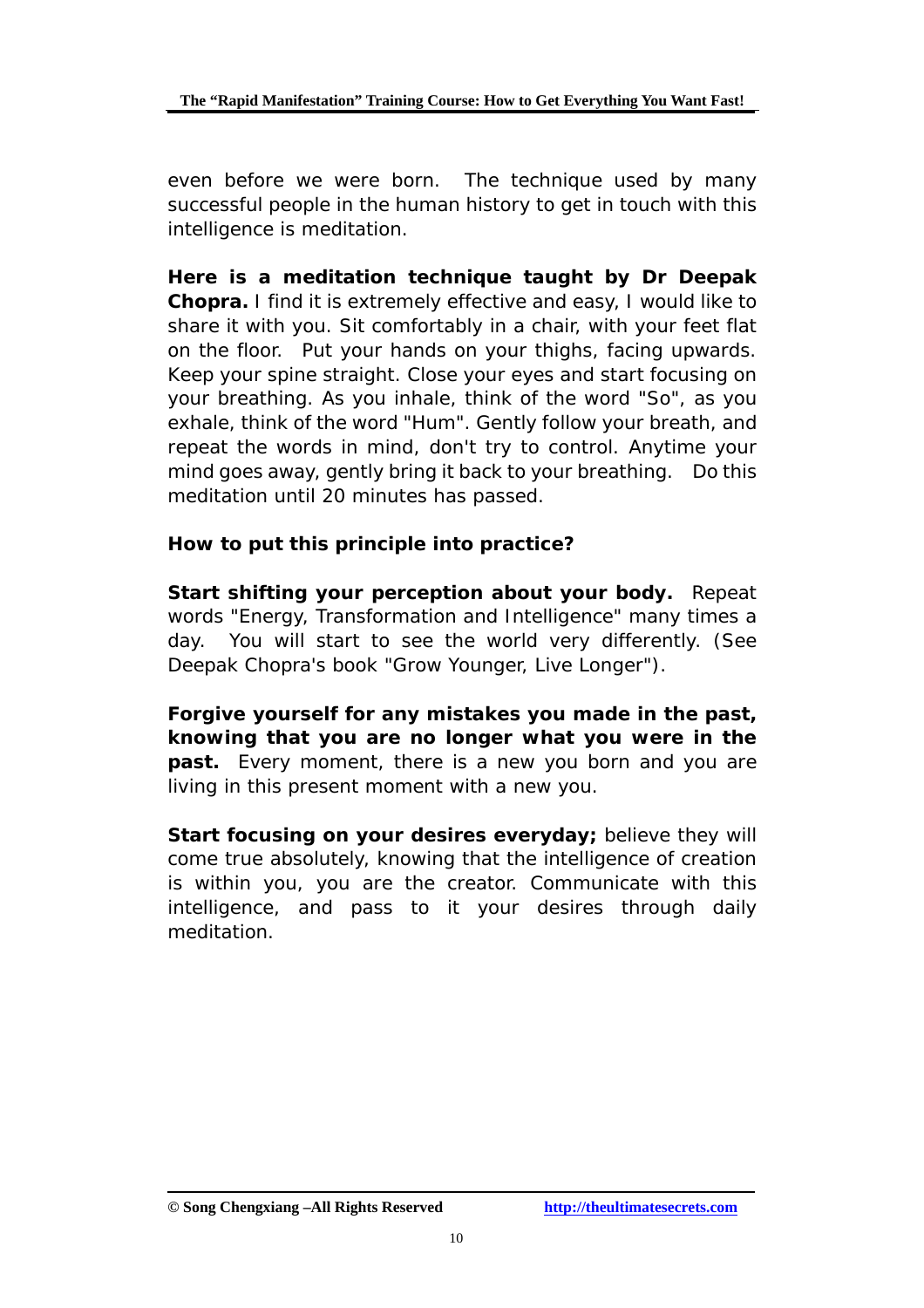# **Lesson Three: The principle of connection**

This is one of the most fundamental principles of the universe. As long as you understand this principle and put it into practice on a daily basis, you can not fail to create the success you desire. This fundamental principle is called the principle of connection.

**The principle of connection says that we are not separated human being, we are all connected with each other and the universe we live in.** Put it into another words, this whole universe is one unity. We are all part of it, we are all one. I would like to borrow words from Dr Wayne Dyer, his words are full of wisdoms. He said that we were not organism in the environment, we were environoganism. If you think you are separated from the environment, then try not to breathe for a moment.

**We can't live without the environment. You and your environment is a whole.** You can't separate from it. Without the environment, there will not be you, without you, there is also no environment. Think it this way, as you read the words on the screen, what makes you see the words; it is the white space behind the words. The space and the words make this page a whole. Without anyone of them, the page does not exist.

To deeply understand the law of connection, we should ask ourselves this fundamental question, **"Where do we come from?"** The answer to this question is "We grow out of this environment." Dr Wayne Dyer used to use the example of a plum tree to illustrate this point. I found it very interesting, and would like to share it with you here. You plant a plum seed into the soil, It slowly grows into root, then into trunks, into branches, leaves, and finally it blossoms and produces plums. When we see the plum tree, we say it grows out from this world, we don't say it comes from another separated world. In the same way that the plums tree grows out of the world, you too. You are not a separated being from another world; you simply grow out of this world, you are an extension of this world, or saying in another way, the world is also an extension of you.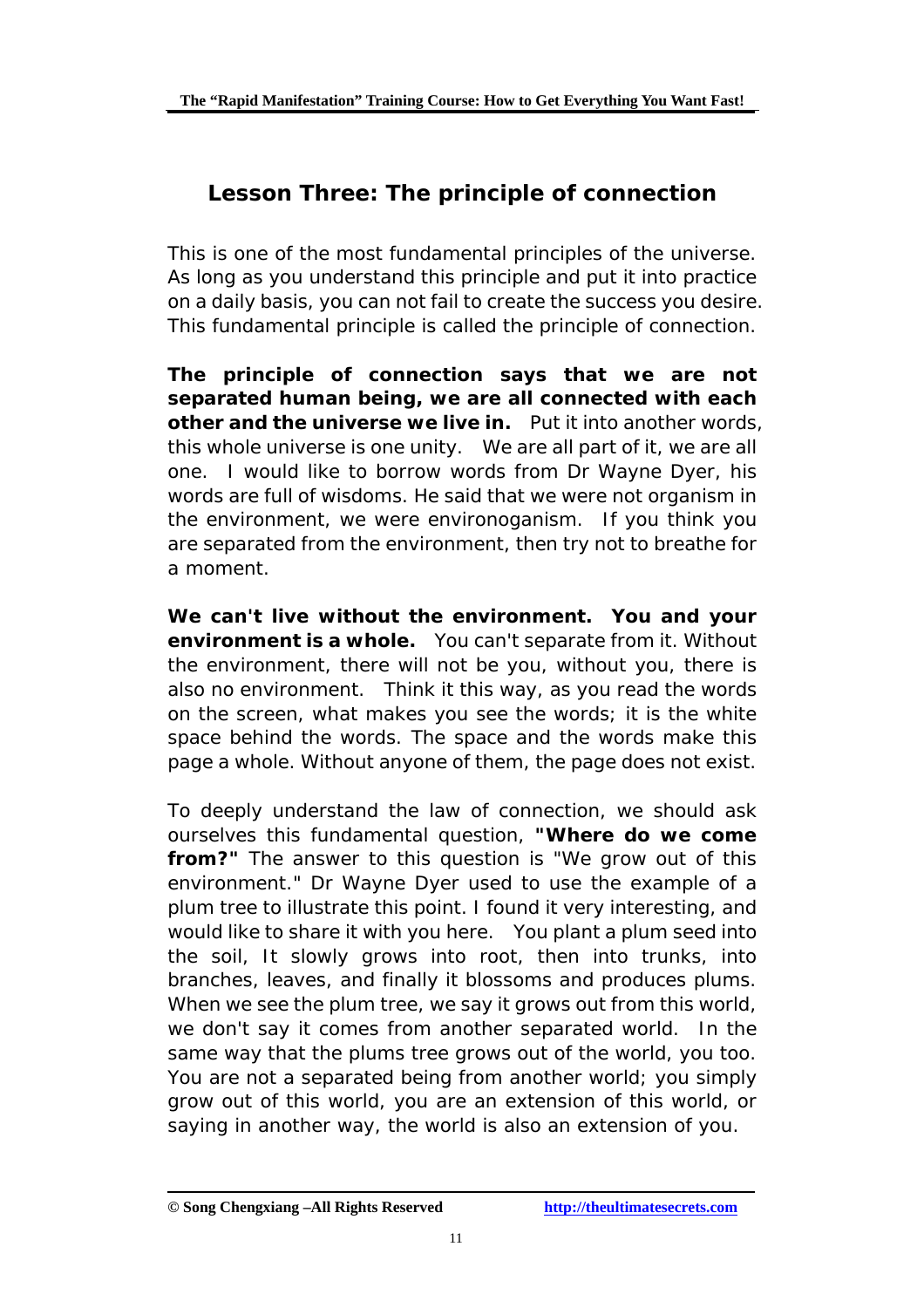**So everything in this environment is an extension of you.**  Knowing his will enable you to create anything you desire. Since you are your environment, and your environment is you, then everything in this environment is a part of you, this include abundance, health, divine relationship as well as any other material processions. All these things are already part of you. This can be put into another word, "at the quantum level, everything you desire is already given to you." The only thing you need to do is to materialize it through the law of attraction. (Go to previous lesson to review the law of attraction)

Since everything in this environment is an extension of you, so are other human beings. **Anyone in this universe is connected with you at the quantum level.** 

I was very skeptical about this idea until I attended one seminar. During the seminar, they taught a simple technique that can show that we are all connected. I was amazed by the result. I would like to share with you how this technique worked for me, so that you can also try it on your own. I had a friend that I had not seen for years, I knew where she worked, but never had a chance to meet her. After I learned this technique, I decide to try it out, and use it to find my friend. I wrote the following sentence on a blank piece of paper. "I WILL MEET LUCY", by the way Lucy is not her real name, I just use it here for demonstration. After writing down these words, cancel any repeated letters in this sentence. For example, there are 3 Ls in this sentence, cancel the other two, only keep one. After doing this, I will only have letters "I W L M E T U C Y" The next thing is to use these capital letters to construct a drawing, you can draw anything, the drawing does not have to make any sense, as long as it is made of these letters. Then before I went to bed at that night, I look at the drawing, and hold a picture of it in my mind, and then I went to sleep. The next morning, I totally released it, through away the paper, and never thought about it again. This is because the subconscious mind needs trust, the more you trust it, the more it will work for you. I totally forgot about it, and let the subconscious work on it. The amazing thing happened, one week later, I met my friend.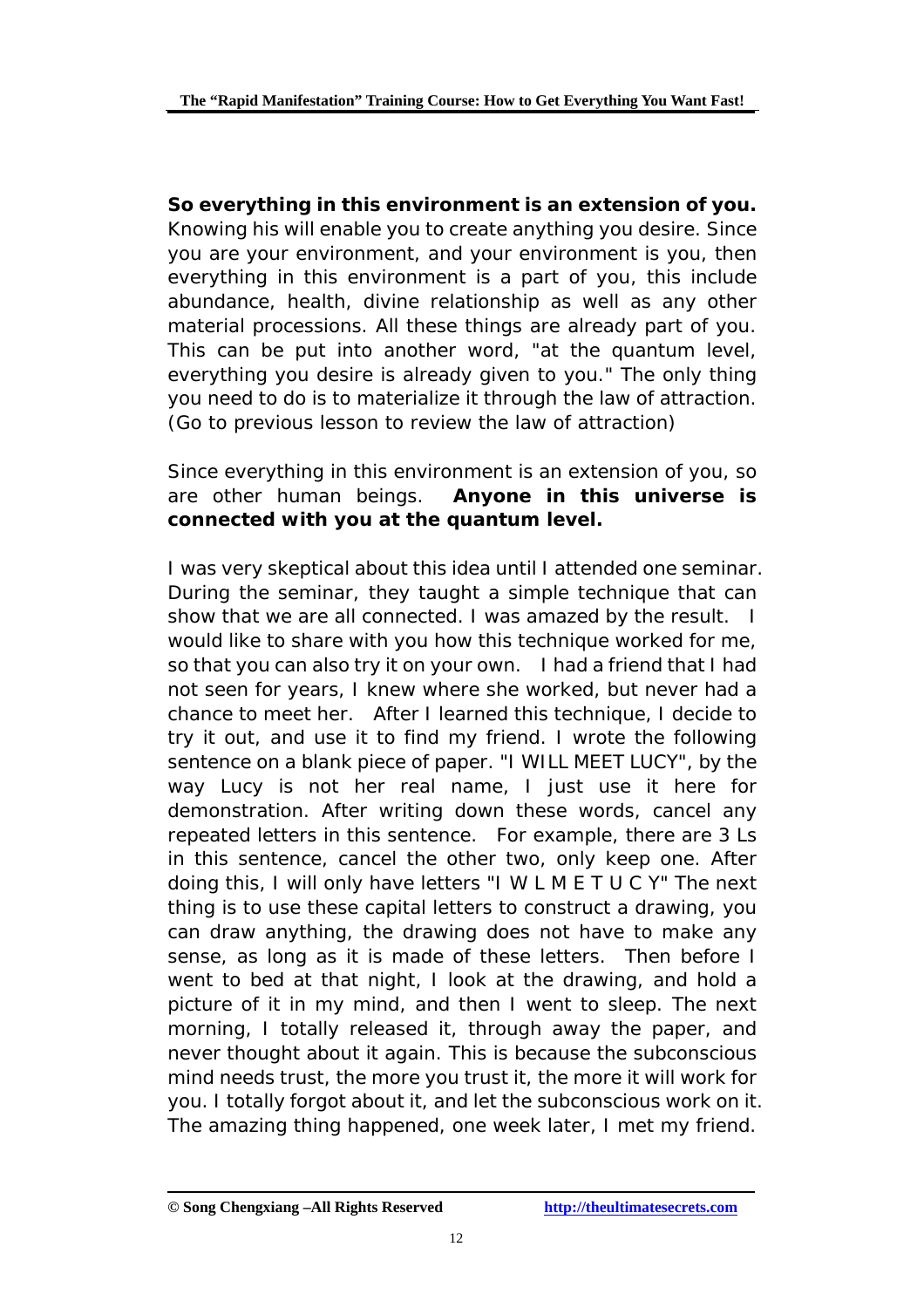I was so surprised, this stuff works so well.

It is amazing. I now totally believe that we are all connected.

I hope from this day onwards, you can see the world from a new perspective. **See the world as part of you, knowing everything you desire is connected to you at the quantum level.** Then you will begin to see good things manifested from your world.

**How to put this principle into practice?** 

**1. Whenever you feel depressed, remind yourself that you are not separated.** The divine energy of the universe is always within you. You are connected to the source energy, and it will bring all your desires through your thoughts.

**2. See everyone as part of yourself, show them love**. Repeat "I will love my neighbor as I love myself" many times today.

**3. Look for beauty in everything you come into contact with,** knowing that they are all parts of you.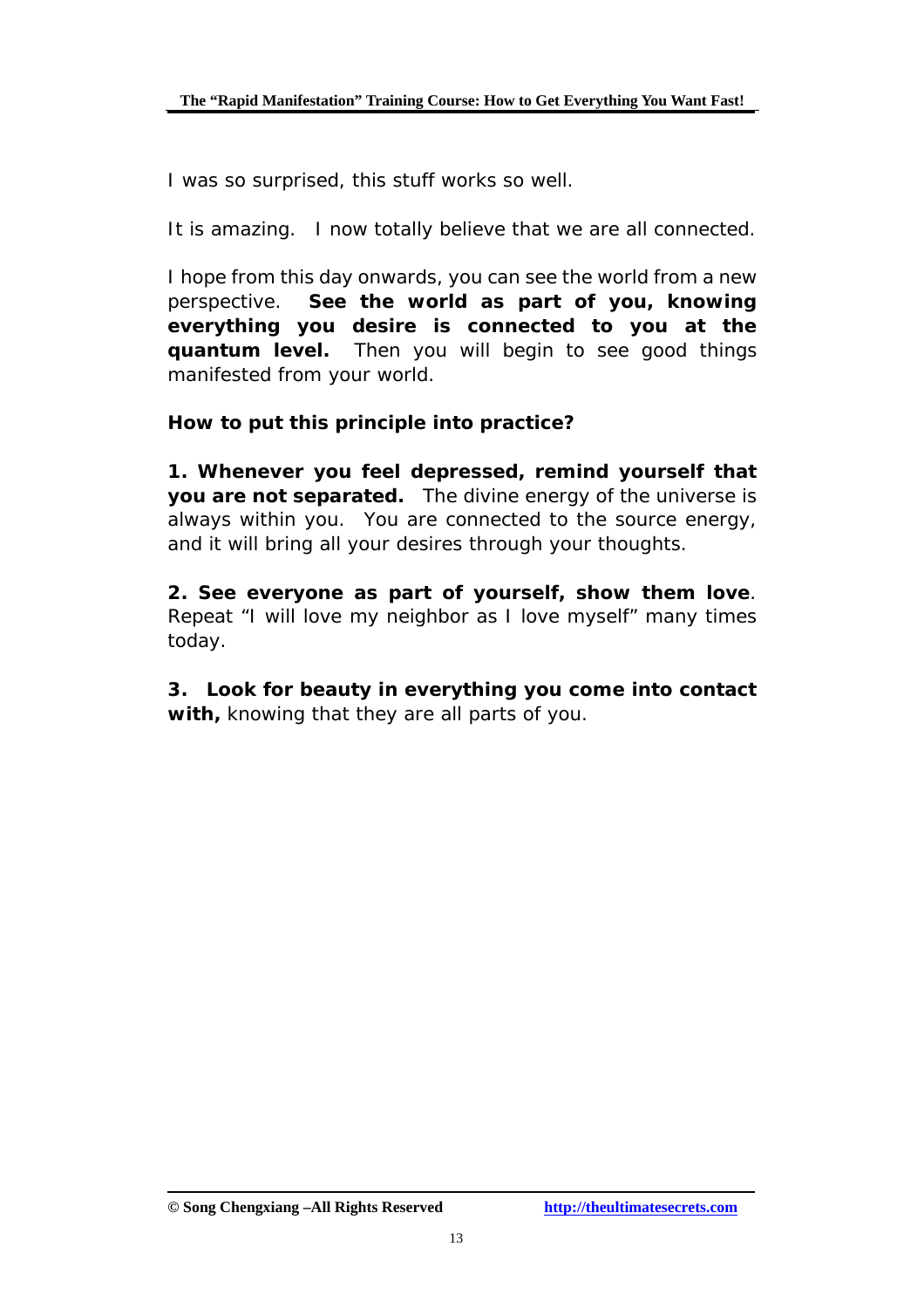# **Lesson Four: The principle of all possibilities**

The principle of all possibilities is the basic nature of this universe we live in. It is the basic nature of all things on this physical planet. Whether it is an automobile, a human body, a dollar bill, they all obey the principle of all possibilities.

By understanding this principle, our perception about this physical world we live in will shift instantaneously, and our mental attitude will no longer be the same.

#### **Then what is this principle of all possibilities?**

*The principle of all possibilities says that the universe we live in is a field of all possibilities, everything in this universe is a field of all possibilities, and it is a function of our observation.* Let me make it clearer to you, this principle simply means every material thing comes into existence only due to your observation. Once you withdraw your observation, it becomes a possibility

.

For example, the room that you are living in comes into existence only because you are looking at it, once you keep your attention away from it, it will suddenly vanish.

This sounds magical, but it is true. Scientists have already proved this is a truth. As you have already known from my previous articles that everything in this universe is made up of subatomic particles, which is the basic building block of this universe. The strange thing about these particles is they have never been seen, we know their existence by observing the trails they left behind. Another interesting thing about these particles is that they only exist only when we observe them. When we put our attention on it, it magically appears as a space time event.

Now we have been clear that everything will not possibly exist without your observation or attention. This universe is a field of all possibility.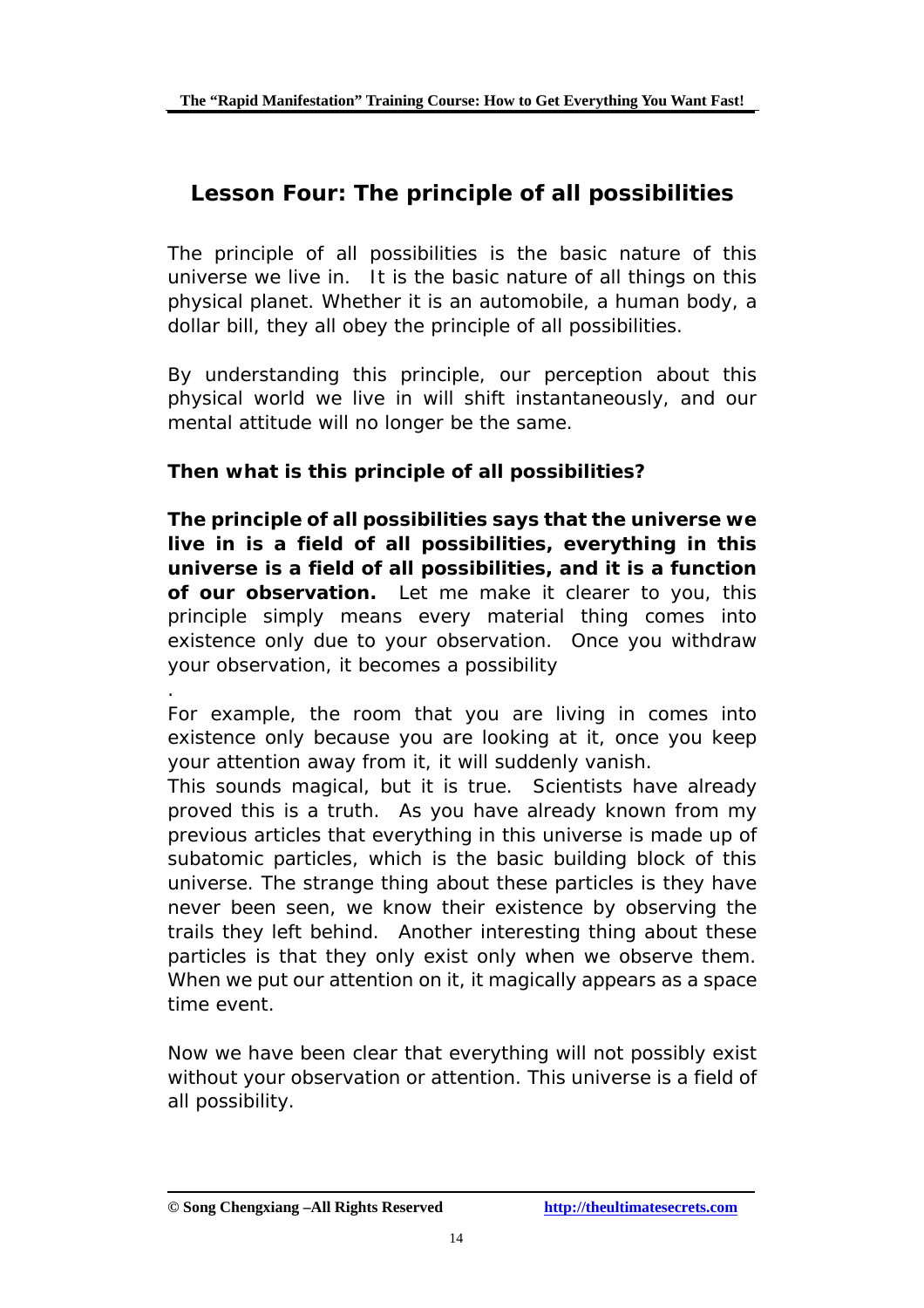**What does this principle have to do with us?** It has everything to do with us, because everything we desire is also a possibility. Everything we desire, no matter it is an automobile, a healthy body, a divine relationship, already exists in this field of all possibilities that we call universe. You can bring them into reality through the power of your attention. Remember this "Everything that can possibly exist exists now. Even the version of you living a life of abundance, experiencing unlimited riches already exist in this field of all possibilities."

**The reason you have not seen it or experienced it is because you did not put enough attention on it.** At the moment you start to put your attention on it, the universe will begin to bring it into your reality. As you think, the universe moves. The universe follows your instruction exactly, so you must be careful how you are instructing. The only way the universe receives your instruction is through your vibration, you must be very sensitive to how you are vibrating. Your vibration is determined by your attention at this moment.

#### **As soon as you notice your vibration is not in harmony with what you desire, it is time to shift your attention.**

The universe follows your instruction exactly, no matter good or bad, so you must be sensitive to your vibration moment by moment. This is the key message in this lesson.

#### **How to put this principle into practice?**

From this day onwards, train your mind to see things differently. Whatever you see, don't see it as a solid object; **remind yourself it is a space time event brought into existence by your observation.** 

**Monitor your attention moment by moment, keep you attention on your desires**, knowingly the universe is working perfectly to bring them into your reality.

Remind yourself as many times as possible during the day that **whatever can possibly exist exists now, you can decide**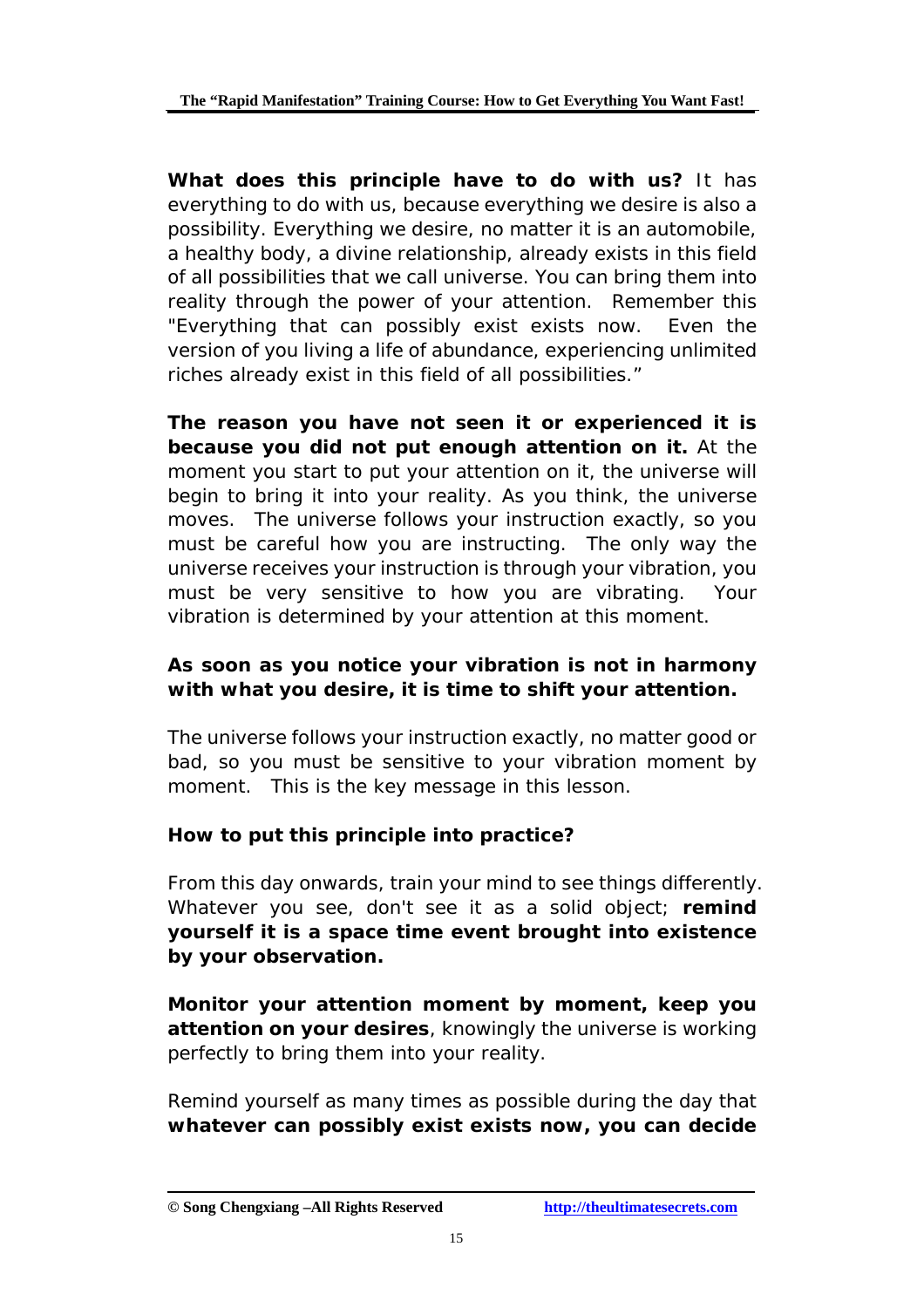**to experience your desires now by shifting your attention.** 

**<sup>©</sup> Song Chengxiang –All Rights Reserved <http://theultimatesecrets.com>**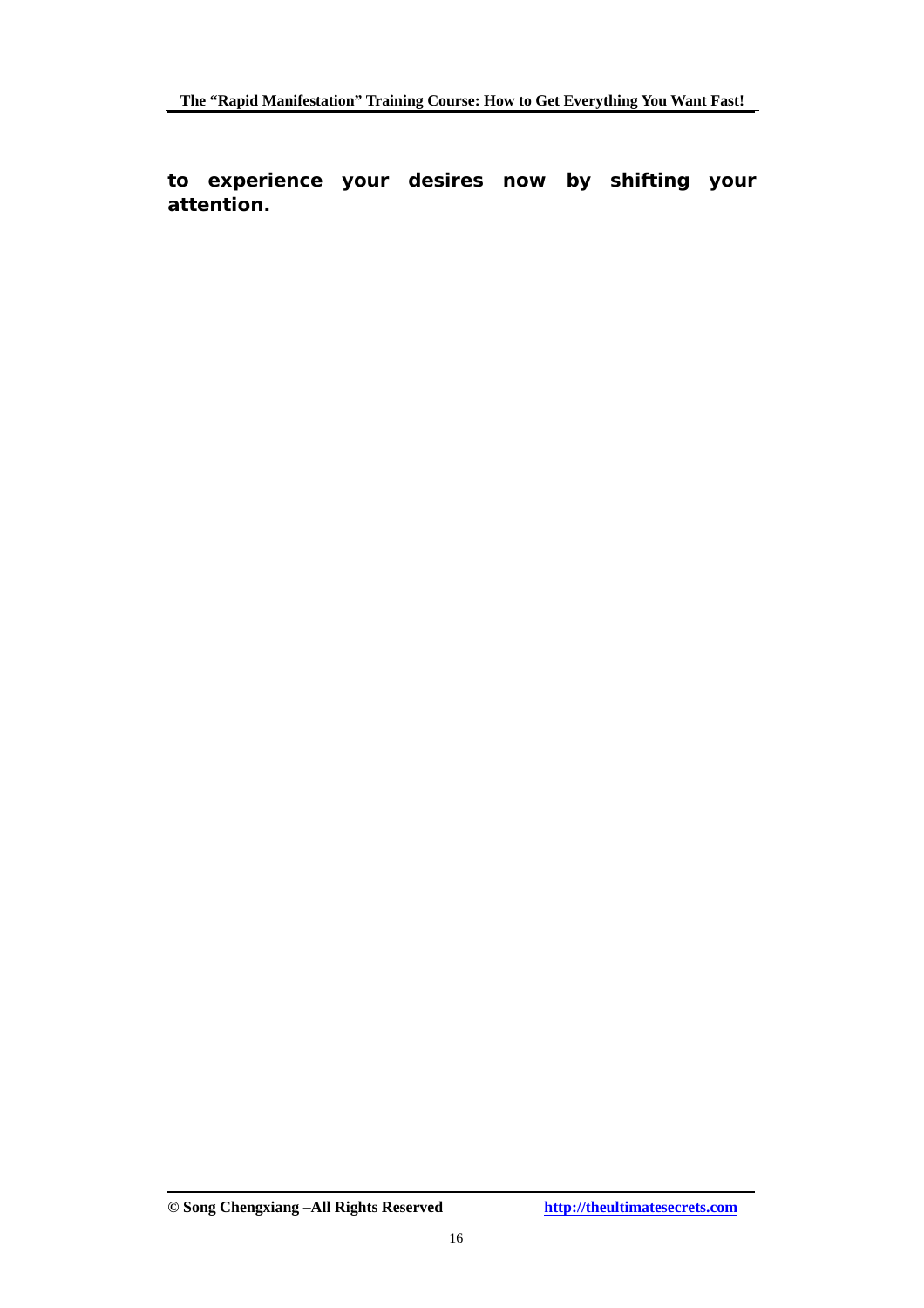# **Lesson Five: The Principle of Being**

This is one of the most powerful principles that can help you to achieve your desires almost instantly. This is the principle of being. When this principle is used correctly, you will never need to worry about not getting what you want. You will start to experience creating your life desires in an easy and effortless manner.

*The principle of being simply says that whatever you want to have or be, by choosing to be in that state of being or having, and you will quickly experience what you want in the physical world.* For example, if you want to become rich, the quickest way to get rich is to be in the state of being rich. Why the state of being is so important, because the state of being determines your thoughts and the way you look at things. If you are in a state of poverty, you will think, speak, and act like the poor, if you are in a state of being rich, you will see things differently, act differently. One of the greatest lessons I have learned is the ideas that change the way you look at things, and the things you look at change. Once you are in the state of being rich, you start to look at things from a rich perspective, and your thoughts will instantly shift, everything in your world will start to change. As we have learned from quantum physics, subatomic particles change because of our observation.

**As is the microcosm, so is the macrocosm.** Change the way you observe things, the things you observe will change. The message here is simple, changing your state of being will change the way you look at things, and will change the things you look at.

If you want to be rich, no matter what your current circumstances are, declare to the universe "I am rich." Do not let the outer world fool you. What people fail to understand is that their outer conditions don't control them. The outer conditions are the effects due to the choices you made up until now.

**<sup>©</sup> Song Chengxiang –All Rights Reserved <http://theultimatesecrets.com>**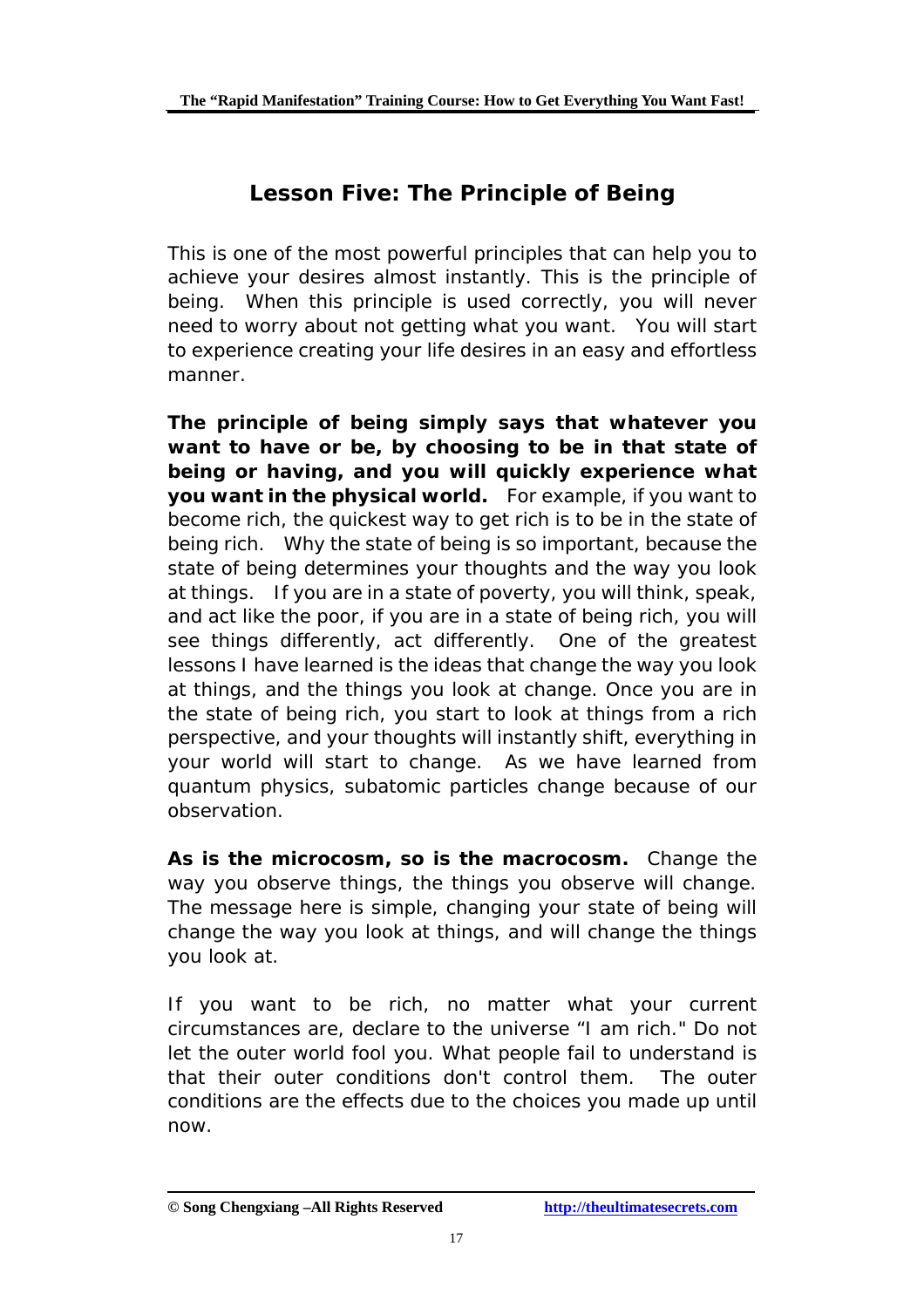If you are broke, the only reason is you have chosen to be in the state of being broke in the past, and your outer world come to reflect your state of being broke. I am not saying that you choose to be broke no purpose, but believe it or not, you unconsciously chose to be broke.

Now we understand that the outer world is just a reflection of your state of being. Then we can change our outer world consciously by change the state of being.

**Consciously affirm and declare "I am rich". Declare it with certainty, and feel the feeling of being rich.** Even you don't have any money at all at this moment; you are still affirming the truth, because at the quantum level you are already rich. Anything that can possibly exist exists now, even the version of you that is experiencing the riches already exist. The reason you don't see it is because the illusion of time prevent you from experience the riches, what you can do is shift your awareness, and choose the state of being rich NOW! You will quickly experience it in your physical world.

**The universe responds you by your feelings and your state.** Once you choose to be in the state of being rich, the universe will reflect you by rearrange your outer world to keep you in that state. The reverse is also true.

**The universe only work when harmony exists, no matter good or bad.** Keep the state of rich, by telling the universe "I have enough money, and I allow what I already have enough of to flow to me."

#### **How to implement the principle of being?**

**Affirm "I am rich" or whatever state you want, and remind yourself the truth that at the quantum level, you are already rich. Do this as often as possible during the day.** 

You consistent thoughts create your reality. Keep an affirmation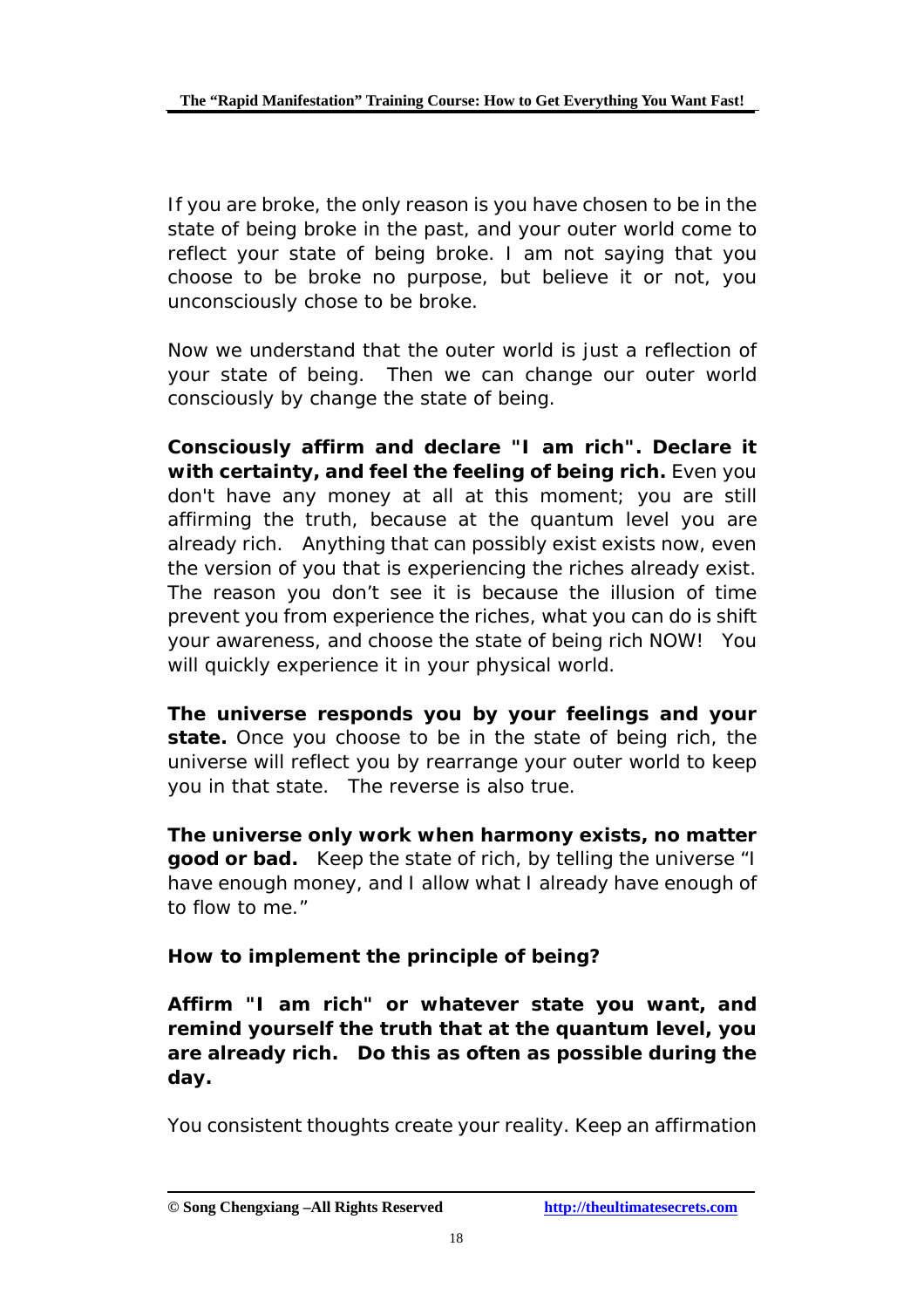that will trigger the state of being rich, and affirm it as many times as possible. A good example will be "I choose to feel successful and attract unlimited abundance into my life NOW!"

**<sup>©</sup> Song Chengxiang –All Rights Reserved <http://theultimatesecrets.com>**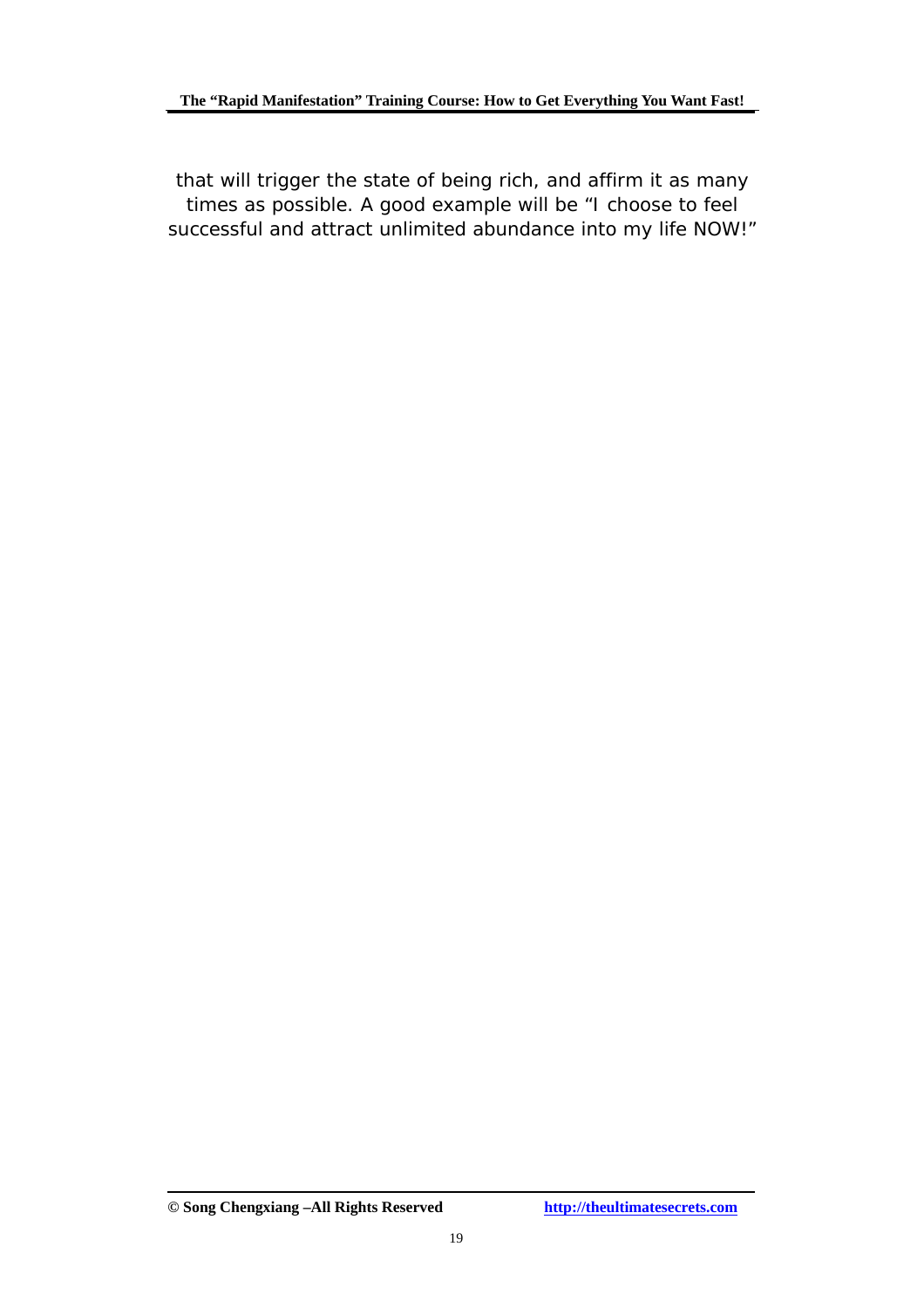# **Lesson Six: The Principle of NOW**

Dear friend, have you ever wonder what time is? Once you truly understand the real meaning of time, you will never experience worry, anxiety and unhappiness again. **Actually time is just an illusion.** 

"No matter how persistent the illusion of time is, the illusion of past, present, and future is still an illusion."

-------Einstein

**Scientific study of quantum physics has already proven that the only moment that exists is NOW!** There is no past, no future, there is only one moment, and that is the moment of NOW! The past and future is only the perception that exists in the human mind. What you think in the past or in the future is just an illusion in your mind.

#### **Now is the only time that exists.**

The illusion of time makes us think that the moments of past, present and future separate from each other. In reality, they are all happening now. Everything happens NOW! If you are not convinced by the concept of NOW, then try to do something yesterday or tomorrow right now. It is impossible. Think about it, when do you remember your past? You remember it now. When do you dream of your future, you dream it now. There is no any means that you can experience the past or the future, because they don't really exist, they are only a mental concept.

When you think you are in your past or in your future, you are actually still in the moment of now. There is no separation of time, everything happens now!

If you truly live in the present moment of now, you will not have any problem at all. All the so called problems happen in your imaginary future. You experience them in your mind. If you fully concentrate on the present moment, and handle what you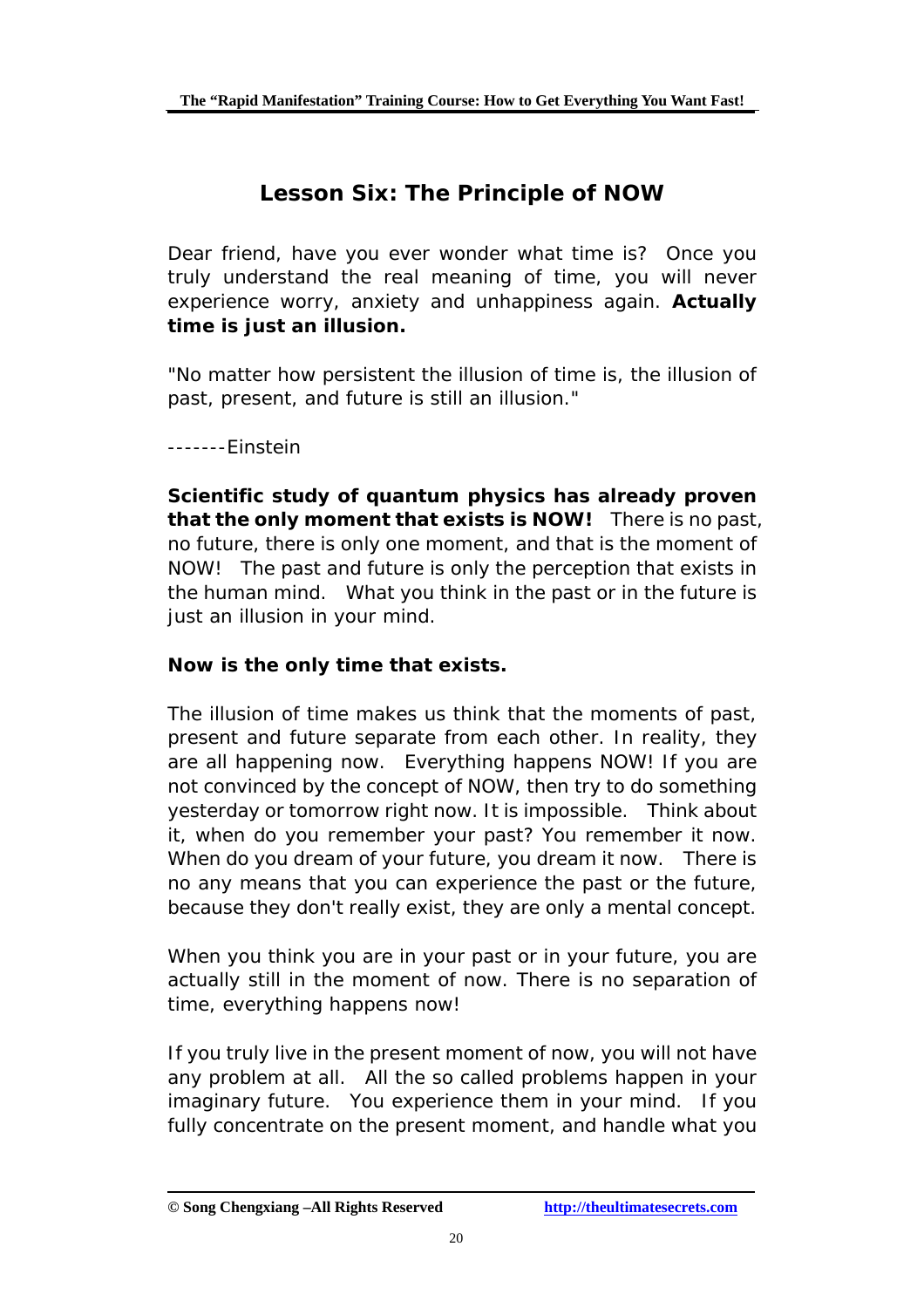are supposed to handle at the moment, you will never experience any problem.

**A wise seer says "I don't worry about the past, and I am not fearful of the future because my life is supremely concentrated in the present, and the right response comes to me, to every situation as it occurs."** This is the timeless awareness. In timeless awareness, you don't experience fear, anxiety and worry. You are in flow. You are one with the source energy.

**One way to experience the timeless awareness is to choose to live in the present now.** Watch your mind, observe it. Your mind will always tries to escape the present moment, because the only reference point it has is the past. You can simply observe it, the moment you realize your mind is escaping the present moment, and you are actually in the present moment.

**Since NOW is the only moment that exists, the question is why do I experience what I am experiencing now, but not anything else.** The answer to that question is that you have chosen it. At this magic moment of now, there are infinite numbers of things happening, and you are free to choose to experience any one of them. You made your choice by sending out a command to the Universal Mind (or call it Cosmic Mind, Infinite Intelligence, Source Energy or God.). Depending on your certainty and clarity, the Universal Mind brings to you exactly what you send out. At some point of this space-time continuum, you had sent out your command, the Universe took your instruction, and worked perfectly on it. That is exactly what you are experiencing now.

**It is important to know that the universe takes all your instructions, good or bad, and work equally on them.** It can not choose for you. You have to make your own choice with certainty and clarity. Once you make your choice, let the universe to handle the details.

#### **How to put this principle into practice?**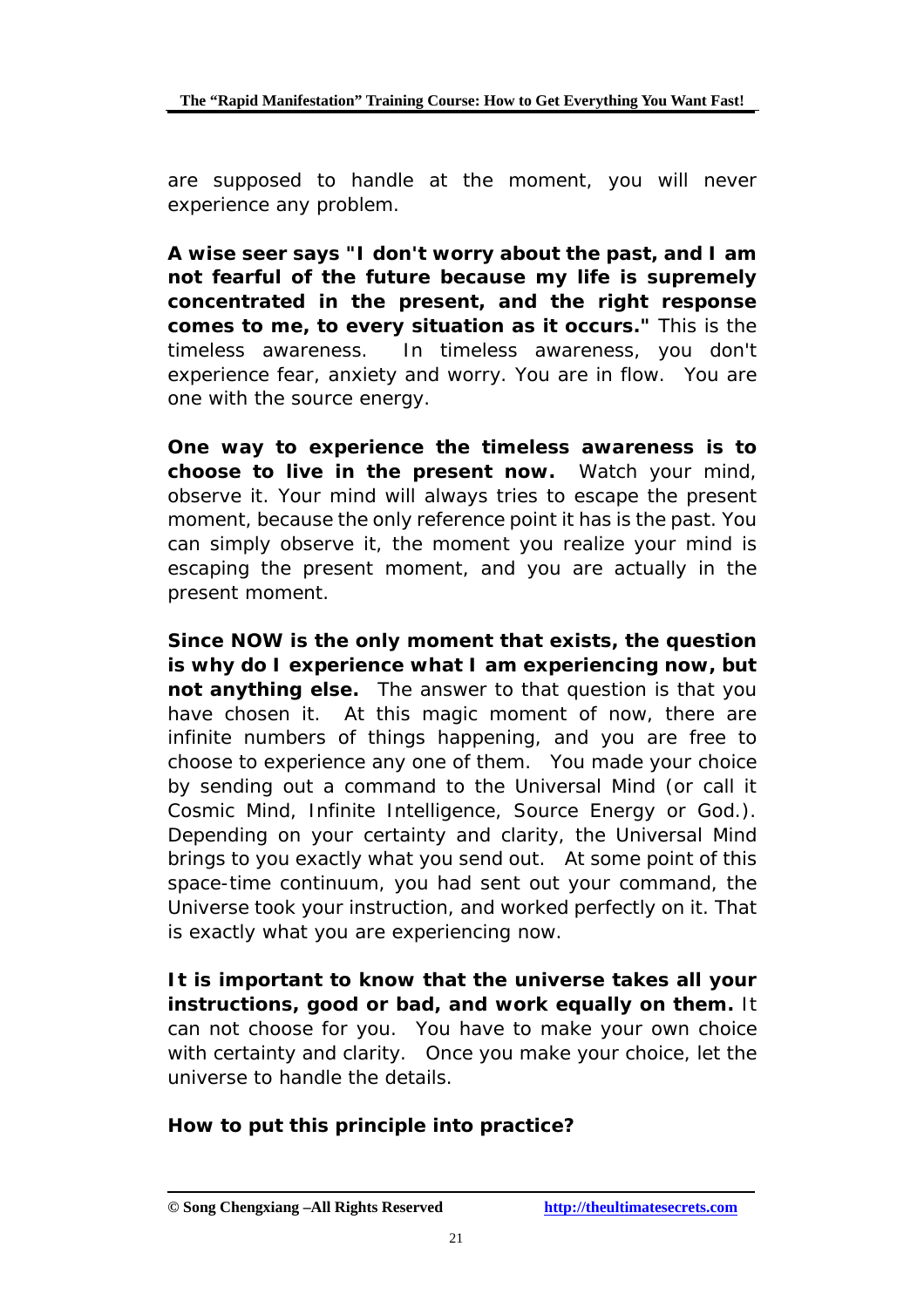**Consistently monitor your mind. Keep concentrating on the present moment of now.** 

Anytime you find yourself worry about the future, remind yourself **"Now is the only time that exists, the past and the future is just an illusion that exists in my mind. I choose to fully concentrate on the present moment of NOW!"** 

**Practice daily meditation.** Experience the timeless awareness.

**<sup>©</sup> Song Chengxiang –All Rights Reserved <http://theultimatesecrets.com>**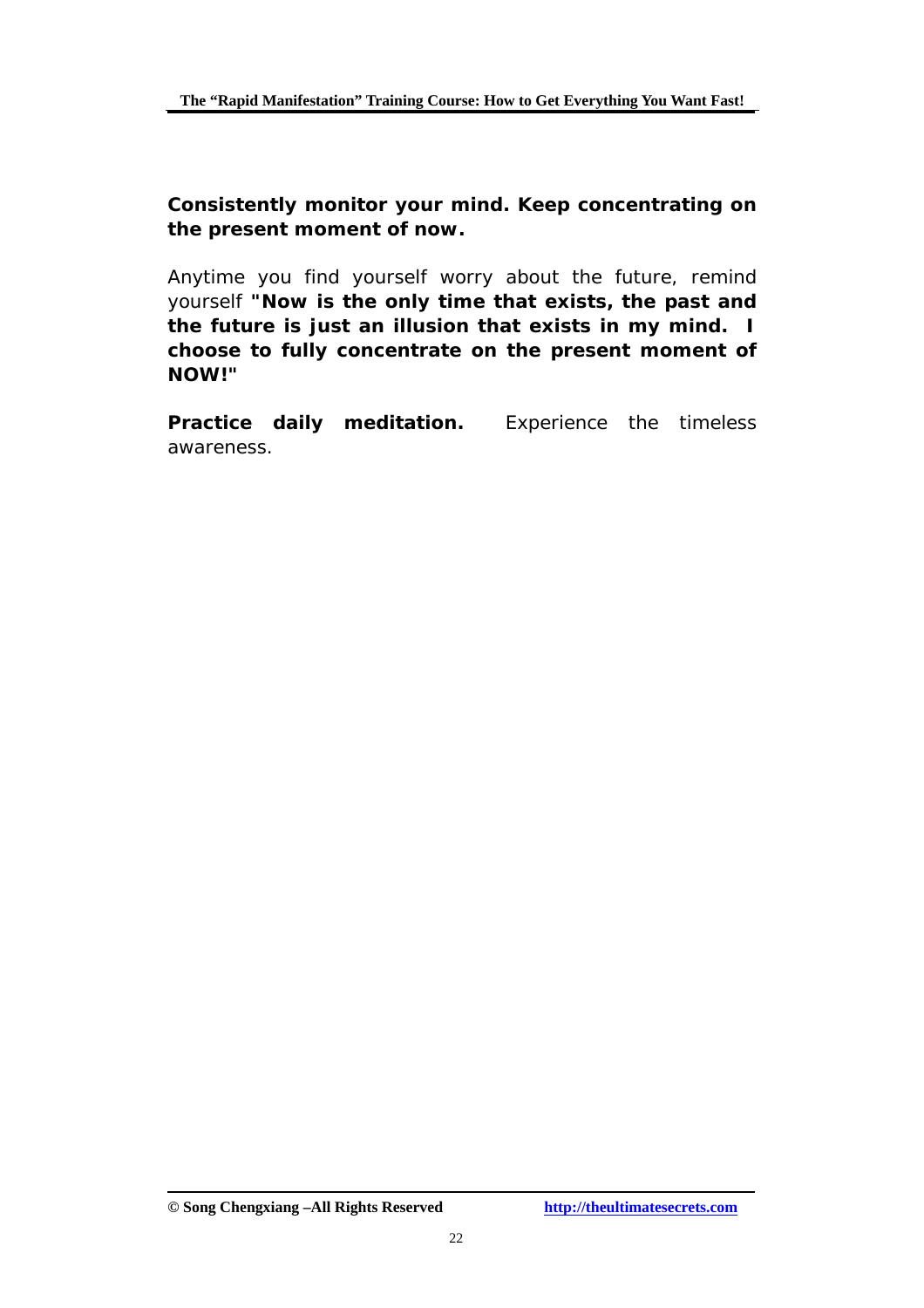# **Lesson Seven: Principle of higher self**

I want to begin this lesson by a quote from Dr Wayne Dyer. He said this in his book "Manifest Your Destiny".

"Within you is a divine capacity to manifest and attract all that you need or desire." --------Wayne Dyer

I am sure you will agree with me that we are not just this physical form or this body. **There is something within us that is invisible and is eternal.** 

Let me ask you a question, are you a body with a soul or a soul with a body. I am sure that something inside you tells you that **you are a soul with a body.** 

We are not just this physical form that we can see and touch, we are much more than it. Within us, there is something eternal, it is never born and never dies. This is your soul or your "higher self".

Have you ever asked yourself these questions? **Where do we come from? Who created this physical world that we are living in?** When we see tree or flowers, our logical mind tells us that there is something within the tree creates the tree. We go out to look for the solution, and then we find that the trees come from one small seed. Then we know that the answer must be within this seed. We open up the seed, what we see is just some brown staff, then we put this stuff under microscope, we see some molecules, then we see some atoms. Finally, we put it under the most powerful microscope, and we discover that there is no particle there; there is only energy that comes and goes. How mysterious this is! We try to find something that created the tree, and finally we discover it is NOTHING.

**It is this NOTHINGNESS or NON-STAFF that created the tree.** It not only created the tree, it also created our body. We come from this world of nothingness. In the beginning, there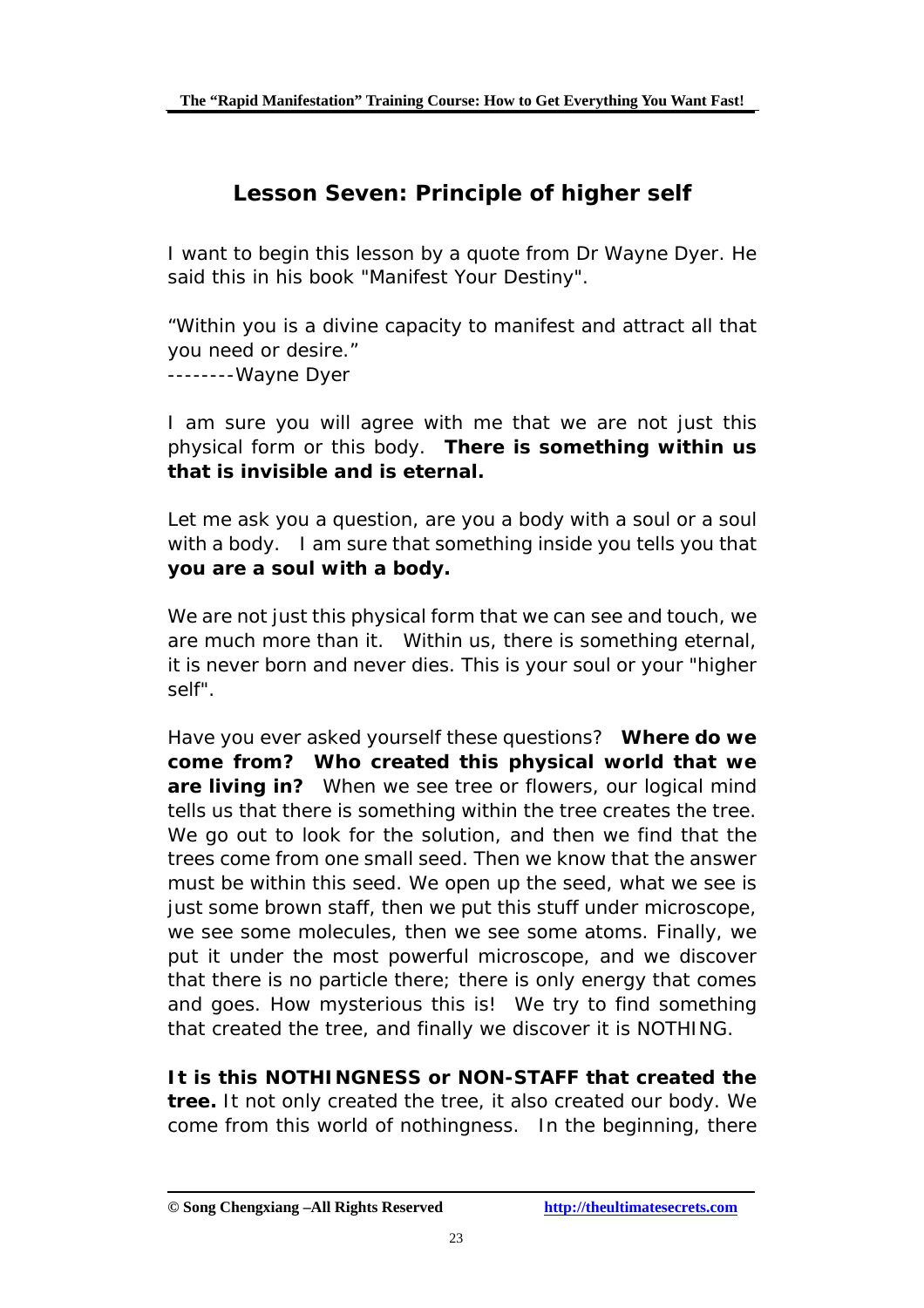is only energy. This is our original self; this is our "higher self". This is also the field of creation and manifestation. Everything in this physical universe comes from the same field of energy. It is the same field of energy that created a forest, or a galaxy, or a star, created a human body. This is the source of creation or source of manifestation. Most importantly, you are from the same source, and you actually are this source itself.

**It is also important to realize that the source energy is dimensionless; it has no boundary, and inseparable.** We have been taught that we are all separated human being, in fact, we are all one, and the entire universe is one.

To truly understand your higher self, you must be aware of the fact that **you are both a physical body and a non-physical body**. This non-physical body is your higher self, and your true self. It is eternal, and it never dies. Stop for a moment and ask yourself, who is reading, who is observing, and who is thinking. Who is this "I" inside this body, this skin, and this bone? Once you discover this "I", you will know that this is your true self; this is your higher self.

**To understand your higher self more deeply, you must be aware that you are not what you observe, you are the observer.** This observer inside you is that cause of everything that you observe. It is the origin of everything. It is the source of creation.

**Once you come to the understanding that you and the source energy is one, you begin to realize that you are the creator of your life.** You begin to know that anything you can imagine, you can create. Since the source energy is dimensionless, it has no boundary and you and source energy is one, then you are dimensionless, and you have no boundary. You are connected to everything and anything in this universe. You are connected to everything through this energy field. I repeat **"at the energy level, we are all connected. We and what we desire are also connected."** 

Now we have come to the realization that what we desire is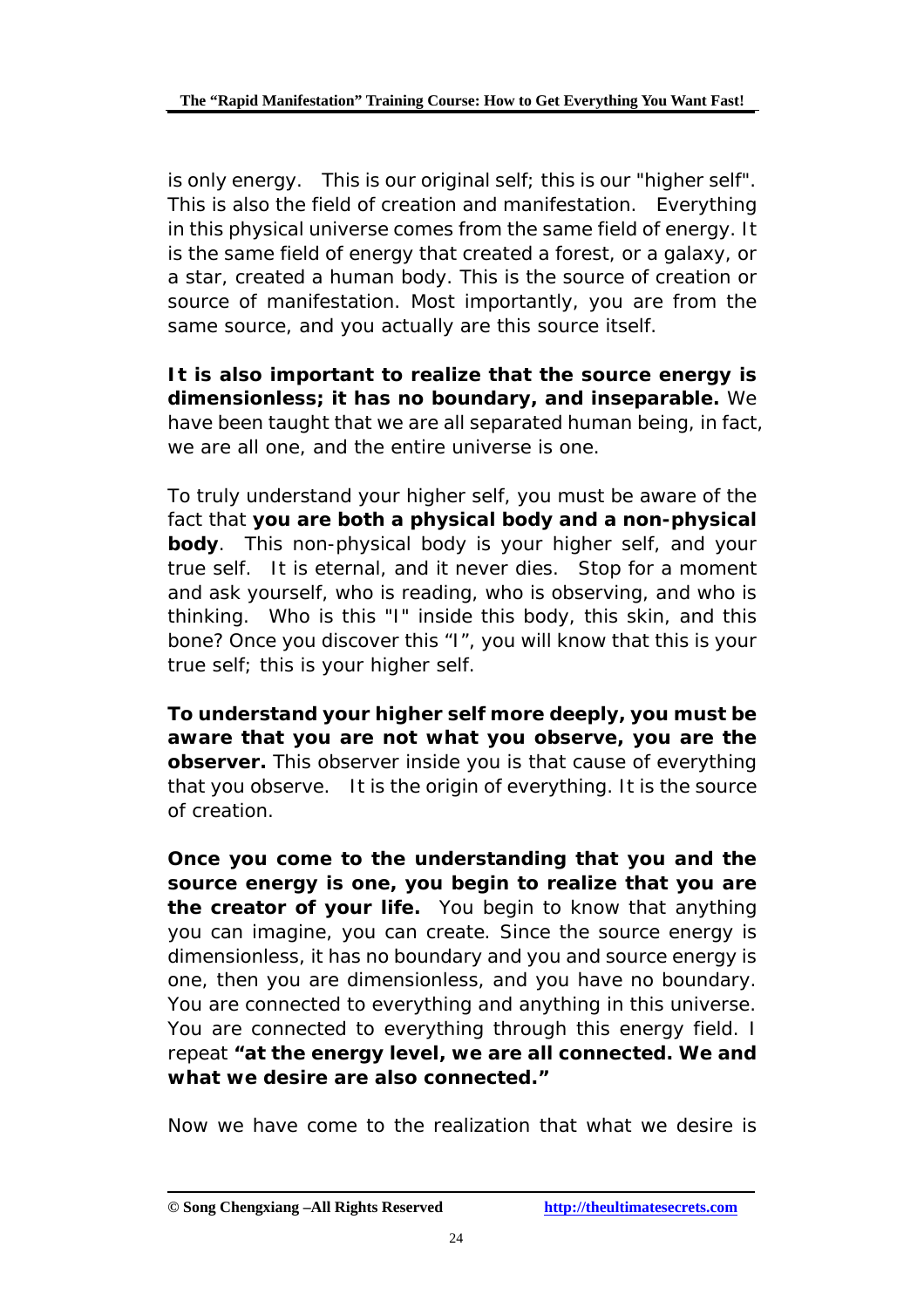already exist as a form of energy in this huge ocean of source energy. What we need to do is simply attract this energy by sending out the same vibration of energy. As long as you do this, your desire will be guaranteed to show up in your life. If it does not, that will mean the fail of universal law.

I want to use Dr Wayne Dyer's words to finish this lesson. These words perfectly summarize the essence of manifestation and the true meaning of higher self. I hope you can repeat them many times until you can memorize. Here is what he said.

"Manifesting is not about getting things that are not here. It is about attracting what it is already here and is a part of you on a spiritual level."

----- Wayne Dyer

#### **How to put this principle into practice?**

**Be the observer, consistently observe your thoughts.** Notice the invisible "self" within you. Ask yourself all the time, who is thinking, who is observing. Then you will realize your higher self.

**Whenever you have a feeling of doubt, worry and anxiety, remind yourself that you and the source energy is one.** Your desires are coming to you at the energy level by the unbreakable universal laws.

Repeat this **"What I am seeking is seeking me."** 

See the world as one. **The divine energy passing through you passes through everything.** See everything as a part of you. Refuse to put anybody above you or under you, instead see them as you.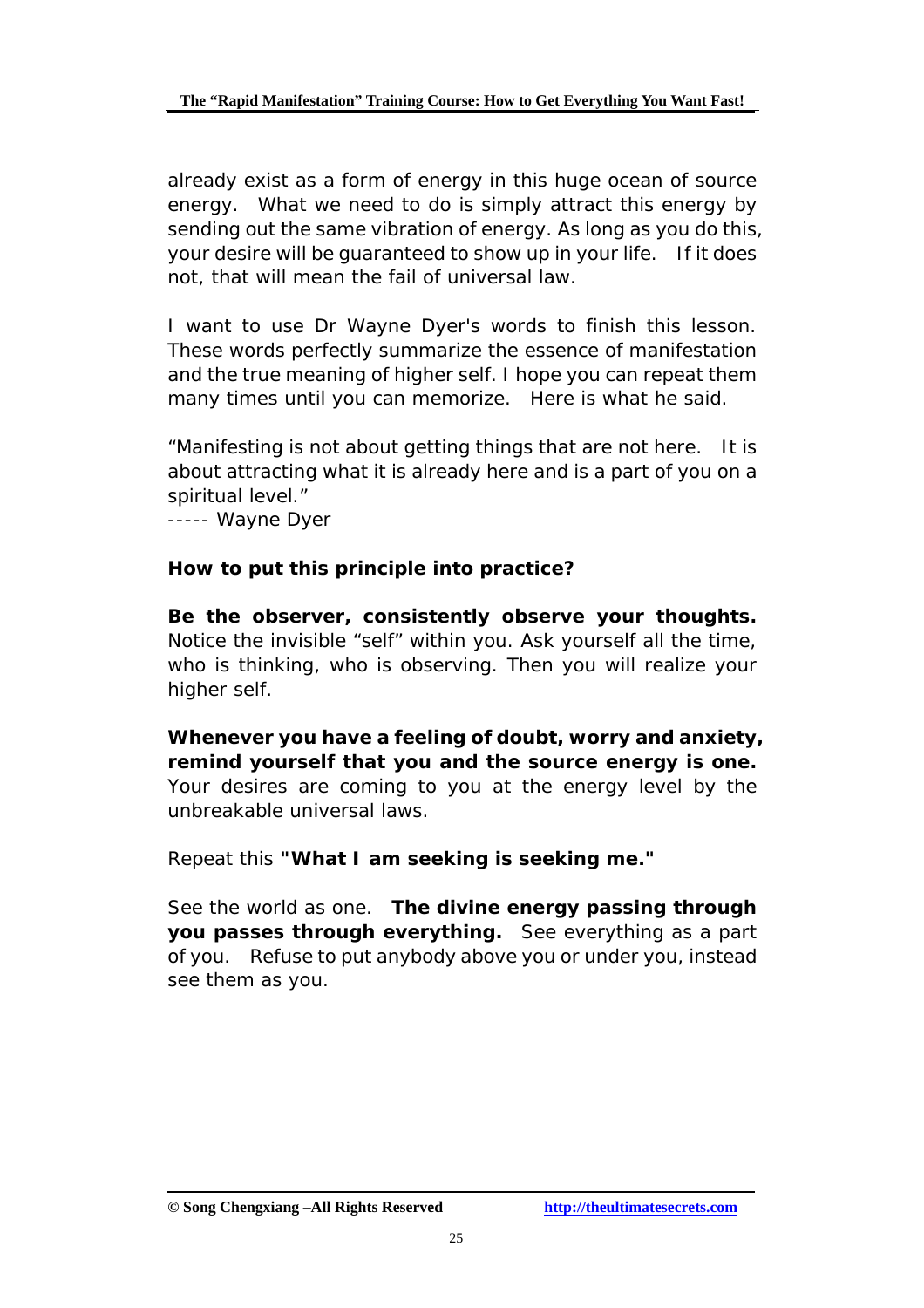# **Lesson Eight: The principle of cause and effect**

#### *The principle of cause and effect says that everything is a cause that will cause something after it, and everything is an effect that is caused by something before it.*

The principle of cause and effect is the basic principle of the universe, and it governs everything happening now. It is simple, and it is also powerful. Imagine what this world will become without cause and effect, the entire universe will not function properly.

The principle of cause and effect is the universal law that is unbreakable, just like the law of gravity. Once you understand it and live by it, you can predict your outcome, and you will be able to literally design your own destiny.

Since there is a cause for everything that is happening now, the question becomes **what the cause of my present situation and circumstances is.** Many people believe that their condition is caused some outer force or situation, such as the economic situation, inflate rate etc. What they don't realize is that the outer condition is only a reflection of their inner condition. What truly causes their current circumstances are their inner beliefs and thinking. Remember that your outer conditions are the effects, you simply caused it. Many people has made a mistake of letting the outer world, which is the effect influence their inner world, which is the cause. They have literally reinforced the cause; therefore they are experiencing more of the effects. Then they will wonder why they are experiencing the same situation again and again.

**Don't let your outer conditions fool you.** They are just the effects; you can simply change it by changing the causes, which are your inner thoughts and feelings.

If you look around and find yourself broke, don't let the broke condition fool you. Instead simply remind yourself that it is only an effect, and then focus your mind on prosperity, your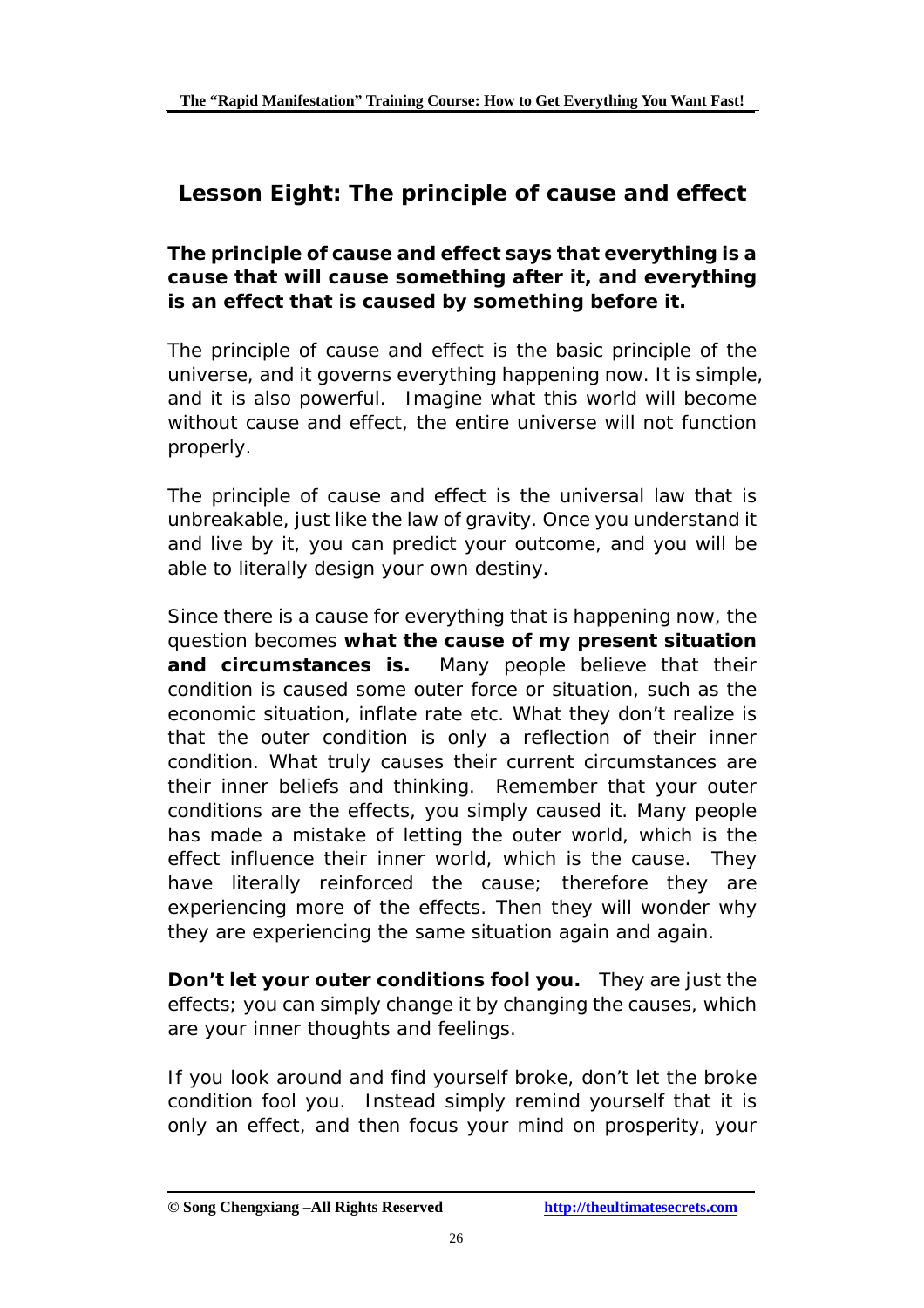situation will quickly change to match your inner focus. You might be already very familiar with the sayings like "What you focus on expands.", "Your consistent thoughts create your reality." Actually, they are all saying the same thing, your thoughts cause everything you experience. You must be very careful about what you think. Constantly ask yourself "What is the effect of my present thinking." Monitor your thought moment by moment. Constantly keep your thoughts aligned with your desires.

#### **Then how do you know when your thoughts are aligned with your desires, and when they are not? You can tell that by simply noticing how you feel.**

We have a precise monitoring system built in our body. When your thoughts are not aligned with your desire, your body will tell you by giving you a negative emotion, when your thoughts are consistent with your desires; your body will give you a positive emotion. This is why it is so important to keep monitoring your emotion moment by moment. You have the ability to switch into a positive emotional state at any given moment, as long as you are willing to.

**One of the most powerful techniques developed by Dr Robert Anthony is called flip switch.** It will enable you keep in a highly vibrational positive state at any moment you choose, and ultimately attract everything you desire into your life. I don't have enough space here to cover the details of this technique, but the basic idea is that you can send out a positive vibrational signal to the universe by focusing on pleasant thoughts in the moment, and it will bring to you your desires which have the same vibrational frequency.

Now that you have known everything you are experiencing is caused by your own inner thinking, then you must accept the fact that you are totally responsible to everything that's happening in your life, good or bad. If you are in any difficult situation, you have no one to blame but yourself. **The only thing you can do and the best thing you can do is to change your thoughts NOW.**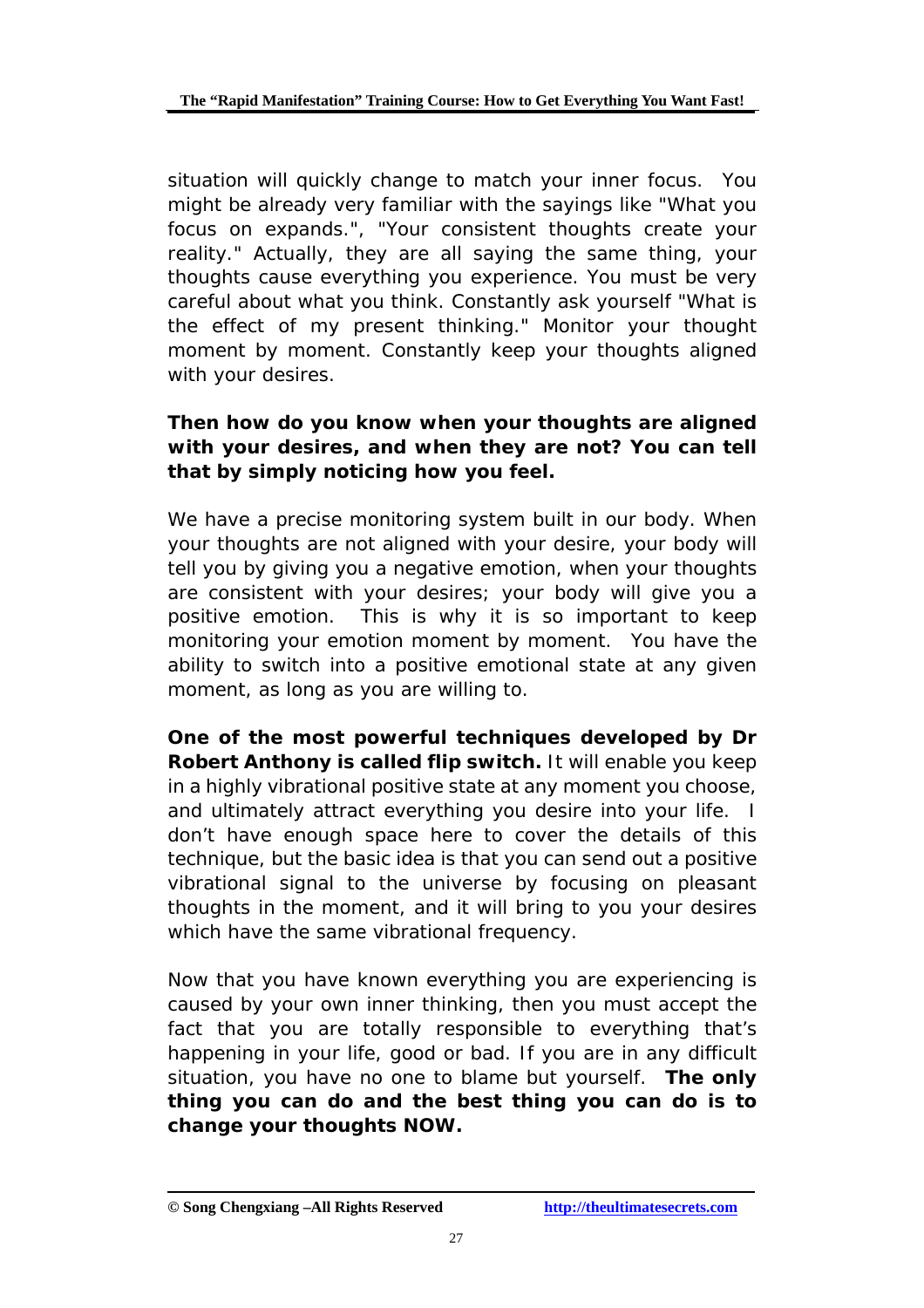I don't care how negative your thoughts are in the past or in the future, you've got to change your thoughts NOW, **since you already know NOW is the only time that exists and the only time you can execute your power on.** 

Listen to the signal of your body; it knows when you are on track and when you are not. Quickly shift to a positive emotional state anytime your body sends you a negative signal. **Always remember to keep your vibrations high.**

#### **How to put this principle into practice?**

Constantly ask yourself, **"What is the effect of what I am thinking now?"** 

Consistently monitor your own feeling and change it to a positive thought at the moment.

When you get into a difficult situation, tell yourself "I am totally responsible for everything that is happening to me now." Then focus on the solution instead of the problem

**<sup>©</sup> Song Chengxiang –All Rights Reserved <http://theultimatesecrets.com>**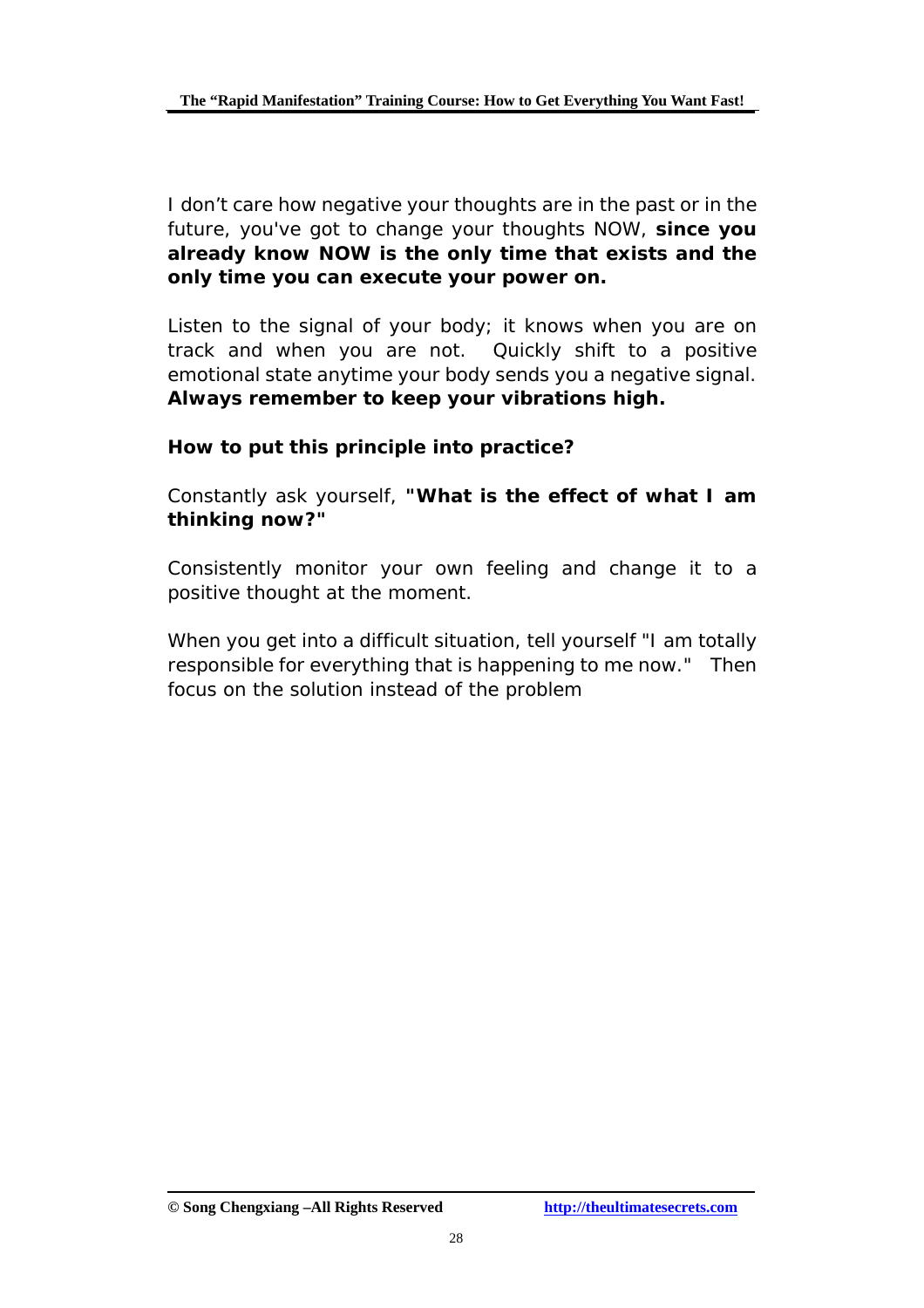# **Bonus Lesson #1**

### **Step-By-Step Guide to Manifest Your Desires**

I have been talking about manifestation for a long time. My intention is to make people be aware of the unlimited power they have been given since the moment they were born and hopefully I can help to awaken their inner potential to get them connected back to the source of creation.

**What I believe is that how much success, happiness and fulfillment you experience in life is exactly proportional to your level of awareness.** Our whole purpose in life is to be awakened to the highest level of awareness sometimes called enlightenment. The only job for us in life is just to bring

up our level of awareness through the experience of learning, working and living.

The fastest way to bring anything from the unseen world to the physical world is through the study of Universal Laws. We should study all the time, not just once. We must make sense from these laws, and make them a part of our daily thinking, make them a part of us. Once this happens, you are truly enlightened. There is no more struggle in your life, your life becomes an easy and stress free process of creation. **You simply ask, and you are given, you simply give and you receive more.**

I have talked about eight principles of the universe in this course. However, you may understand it, but not know it. **Knowing and understanding are two different things.** Understanding is from your conscious mind, but knowing is from your superconscious mind, which is connected to the highest intelligence of the universe. In order to truly know these laws, you must remind yourself again and again. You must study them, think about them, remind yourself all the time, until they become your second nature. Then, enlightenment will happen.

I have noticed that many people read my articles about universal principles, but few people know how to use them, so I have designed a step by step guide to help you use these principles to manifest anything you desire.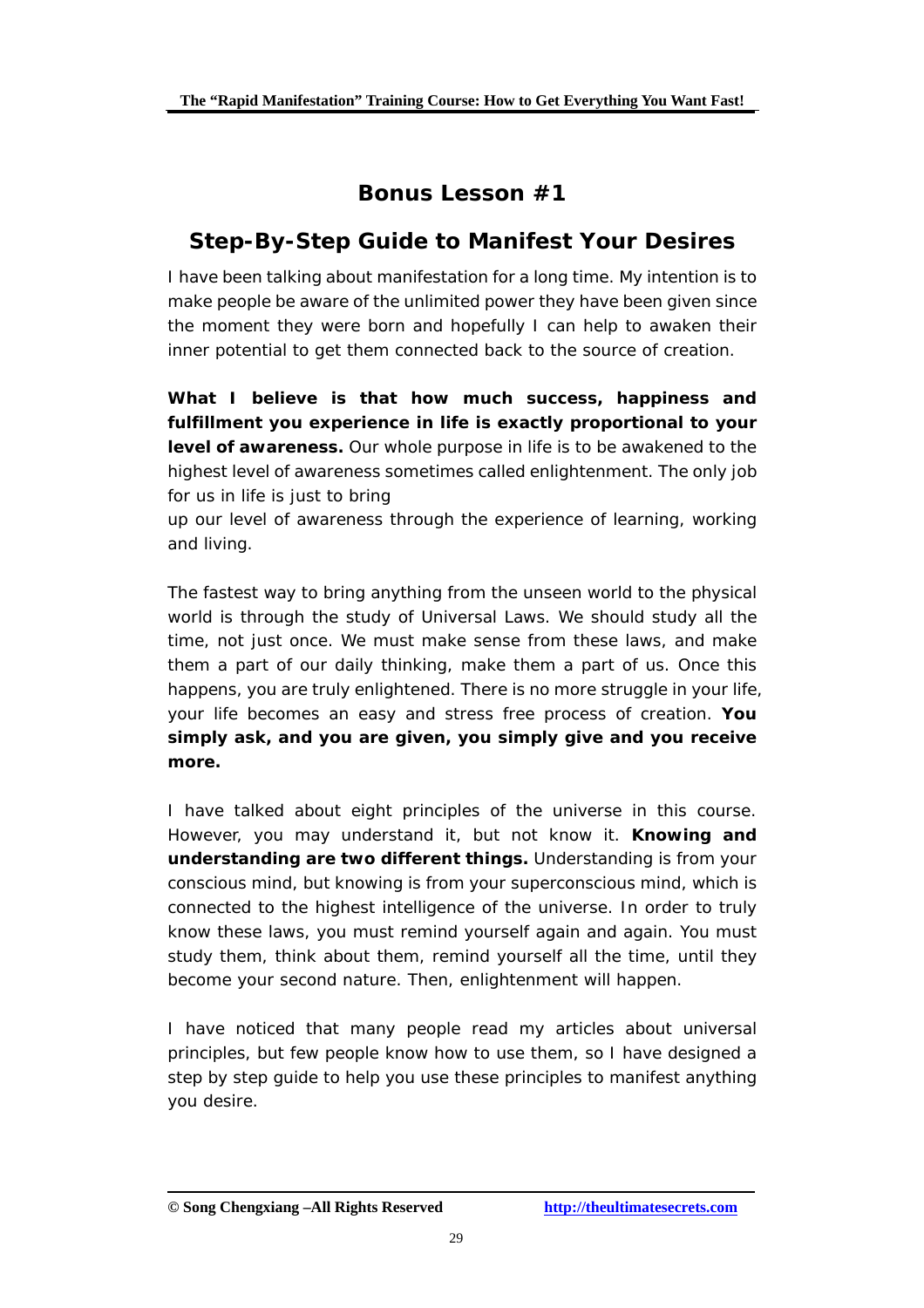Here it is...

#### **Step One: Define your major goals clearly.**

If you don't know what you want, the universe can not help you. State clearly what you desire, state it specifically. Writing your goal in a form of intention seems always to help.

#### Examples

"I intend to earn \$20,000 per month."

"I intend to attract my soul mate into my life."

#### **Step Two: Design a good affirmation for each of your goals.**

Your affirmation must believable, and must state the truth. It always helps to use emotional triggering words.

#### Example

"I choose to manifest \$100,000 dollars Now. I accept this or something better"

Using the words "I choose" will add extra believability to your affirmation. Always add, "I accept this or something better" to your affirmation. You will be amazed how much more you will get.

By using the word Now, you trigger your power of creation, because Now is the only time that exists, and the only time your can execute your power of creation. Now is the only time that manifestation occurs. By saying "NOW", you are stating the truth. Don't fool yourself by saying, "but I don't see the \$100,000?". What you see you currently possess is an illusion, you already have the \$100,000 in the energy level, you are stating the truth.

#### **Step three: Program the affirmations into your subconscious mind.**

Once your subconscious mind accepts the affirmation as a truth, creation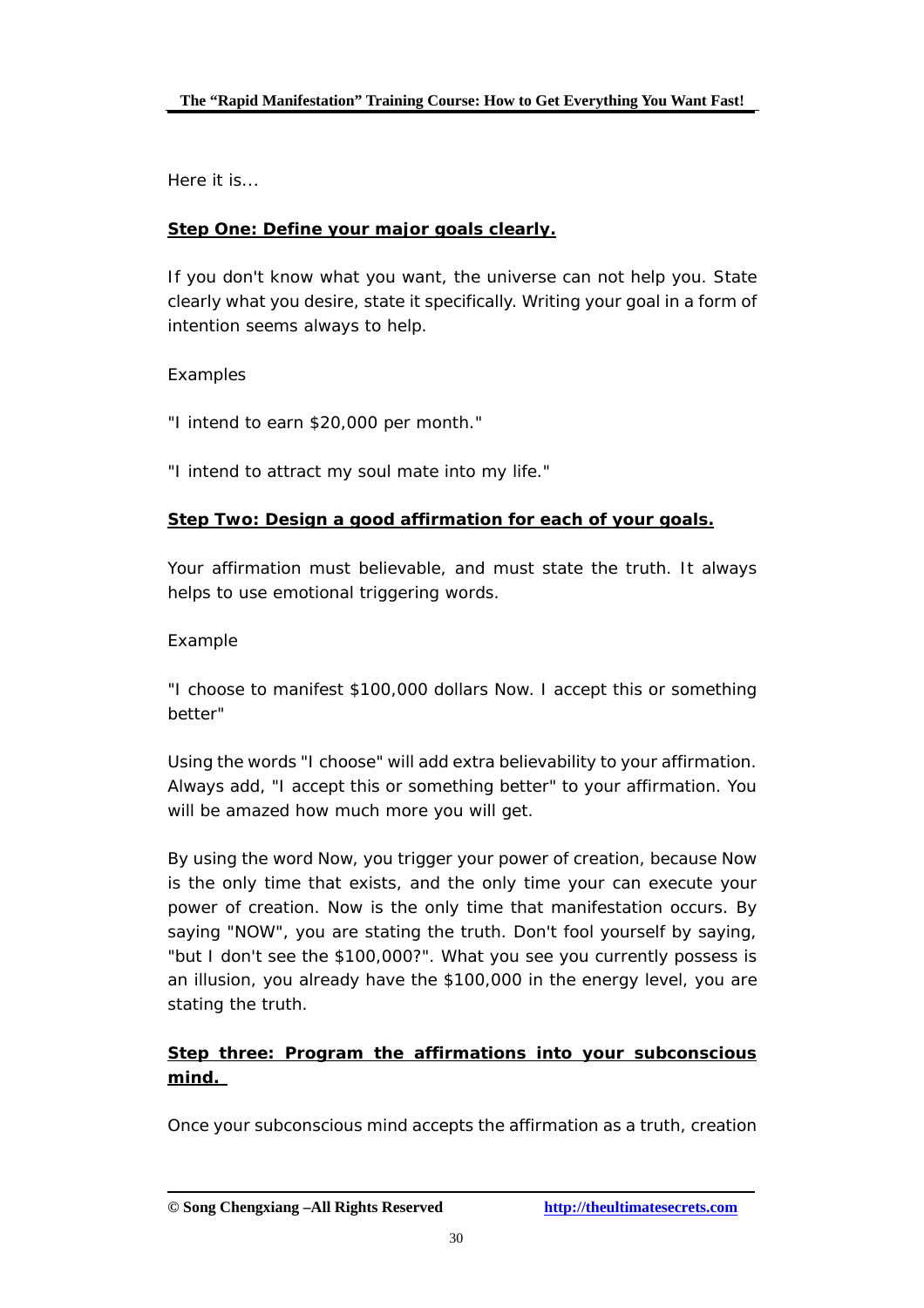happens automatically.

You've heard that your consistent thoughts become your reality. Affirmation is one of the most powerful ways to make something you desire become your consistent thought.

To make your subconscious mind quickly accept your affirmation as a truth, you have to patiently convince it by telling it the truths again and again.

Here is the truth you must remind yourself every time you say your affirmation.

"At the deeper level, I am connected to the highest intelligence in the universe that has created and will be creating everything in the physical world. Therefore, I have the power to create everything I desire at anytime. I am the source of everything. Now I choose to see my desires manifested in my world."

#### **Step 4: Monitoring your thoughts moment by moment, and keep the state of being.**

The mind always has a tendency to think negatively, this is the nature of human beings; it is the result of human evolution. This negative pattern has helped us during the evolution process by keeping us alert to the dangers, but it has also become our biggest enemy on our road to enlightenment. Fortunately, God has given us an inner guidance system that will make us be aware of any negative thought. This guidance system is our emotion system. Any time you have a negative thought, you will feel a negative emotion. This is very, very accurate. As you have already learned, your emotion is your communication to the universe. Every time you have a negative emotion, you are miss-creating.

You must be very sensitive to your emotions, once you feel a negative emotion, correct it in the moment, don't let it accumulate, kill the monster when it is young. Replace the negative emotion by a positive one by thinking of your goals, repeating your affirmations, and thinking about anything you feel grateful for. Then you are back on track again.

Besides monitoring your negative thoughts, you should consciously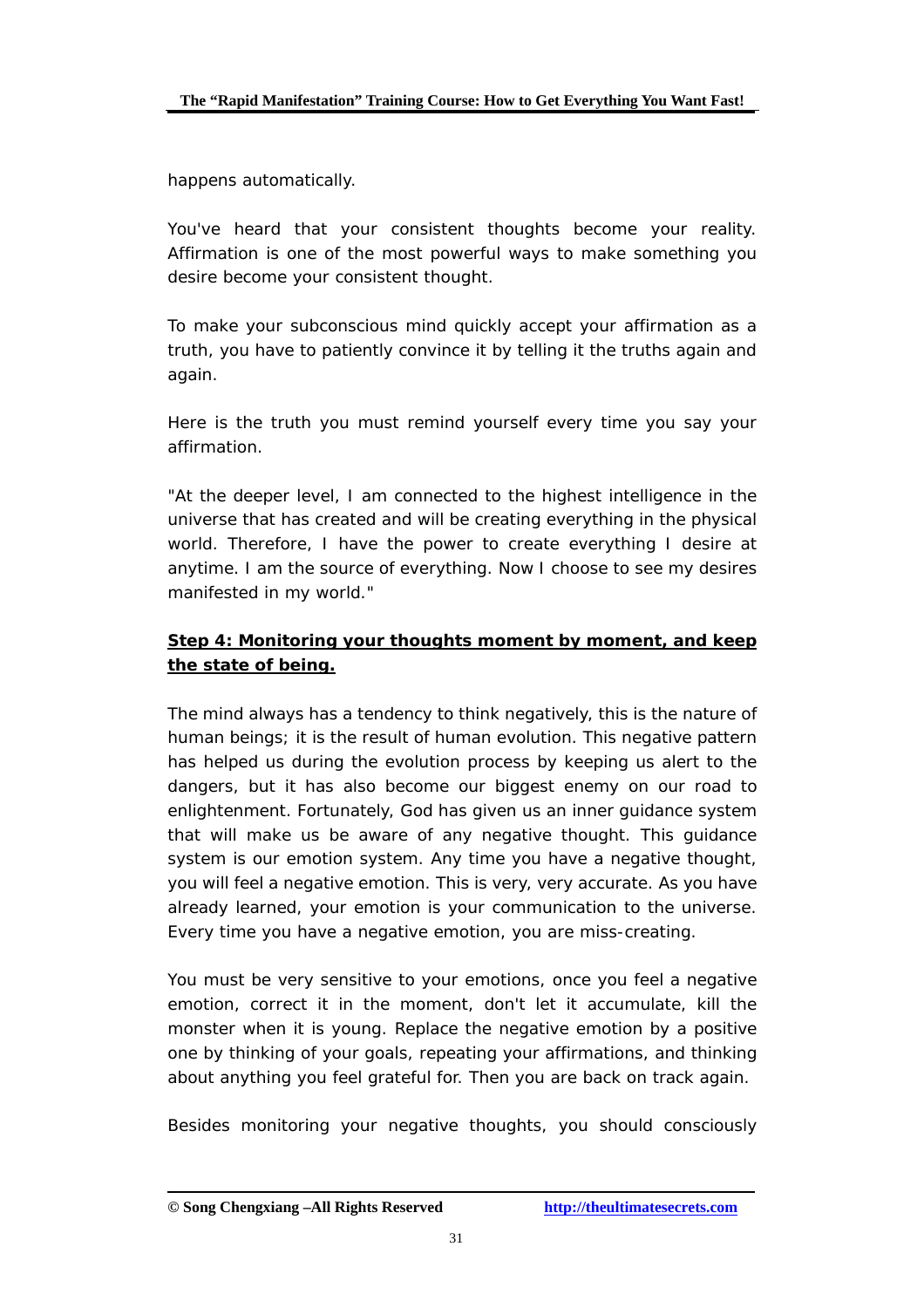create positive feelings and emotions. The best way to do this is to keep the state of being, which means feel that your desires have already come true, you already have possession of it. This is the fastest way to bring your

desires into reality.

#### **Step five: Get connected to your higher self through daily meditation.**

Your higher self is part of the ultimate creative intelligence, it knows how to bring your desires into reality, but you must give it a chance to speak to you. The best time you can communicate with your higher self is at the time of meditation. Whatever message you get from your higher self, act upon it immediately. This is the most powerful assistance you can get. People always make the mistake of looking outside for the answers, the real answer is always within themselves.

I personally use a japa meditation taught by Dr. Wayne Dyer, this meditation really gives me the joy of creation. You can choose any form of meditation you want, even just sit silently for 20 minutes every day will greatly benefit.

#### **Step 6: Surrender.**

Each day before you go to bed, surrender to the universe by putting full faith in it, let the universe work on your desires even when you are sleeping.

Say this prayer before you retire.

"I let the universe take care of all the details and bring me what I ask for. I am grateful for this powerful assistance. I trust it 100%."

Implementing this 6-step manifestation process, you will never have to worry about not having your desires again. You will truly experience the joy of manifestation.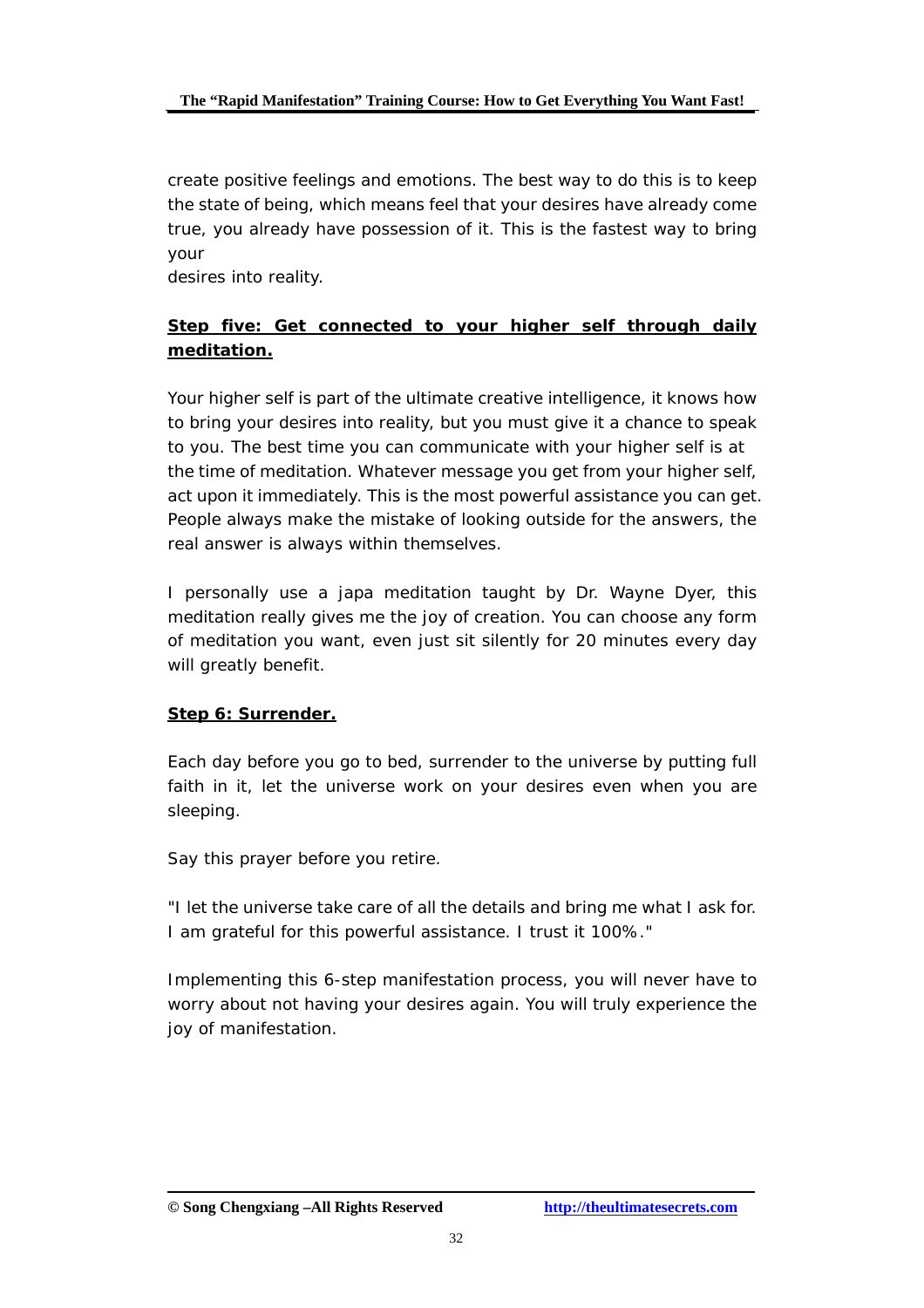# **Bonus Lesson #2**

### **The power of inner dialogue**

Are you aware of your inner dialogue? If not, you can be aware of it at this moment. Just get quiet and listen, there is a voice inside you that is constantly talking to you all the time.

#### **If you have ignored the power of this little voice, you have been missing a great tool for developing your personal power.**

Your inner dialogue can be good or bad. If you have a positive thinking habit, your inner dialogue most likely is positive, and you will be very fortunate to enjoy the joy of positive living. Unfortunately, most people don't have a positive thinking habit; their inner dialogues are negative. Although they are working hard to improve their situations, they are literally pulling themselves back all the time, and wondering why there seems to be no progress.

How much success and how much fulfillment you get in your life is directly promotional to the quality of your inner dialogue.

Since the inner dialogues are so important to your personal development, we really need to have a better understanding of the roles it plays.

#### **Our inner dialogue is doing constant judgment and evaluation.**

Whatever we see, hear or sense, our inner dialogue will give us a judgment of good or bad, right or wrong, based on our past experiences. This is very important for our survival. If you see a snake, your inner dialogue will tell you it is dangerous, if you see a flower, your inner dialogue will tell you it is beautiful. Your inner dialogue plays a role of guardian, protecting you from dangers.

**<sup>©</sup> Song Chengxiang –All Rights Reserved <http://theultimatesecrets.com>**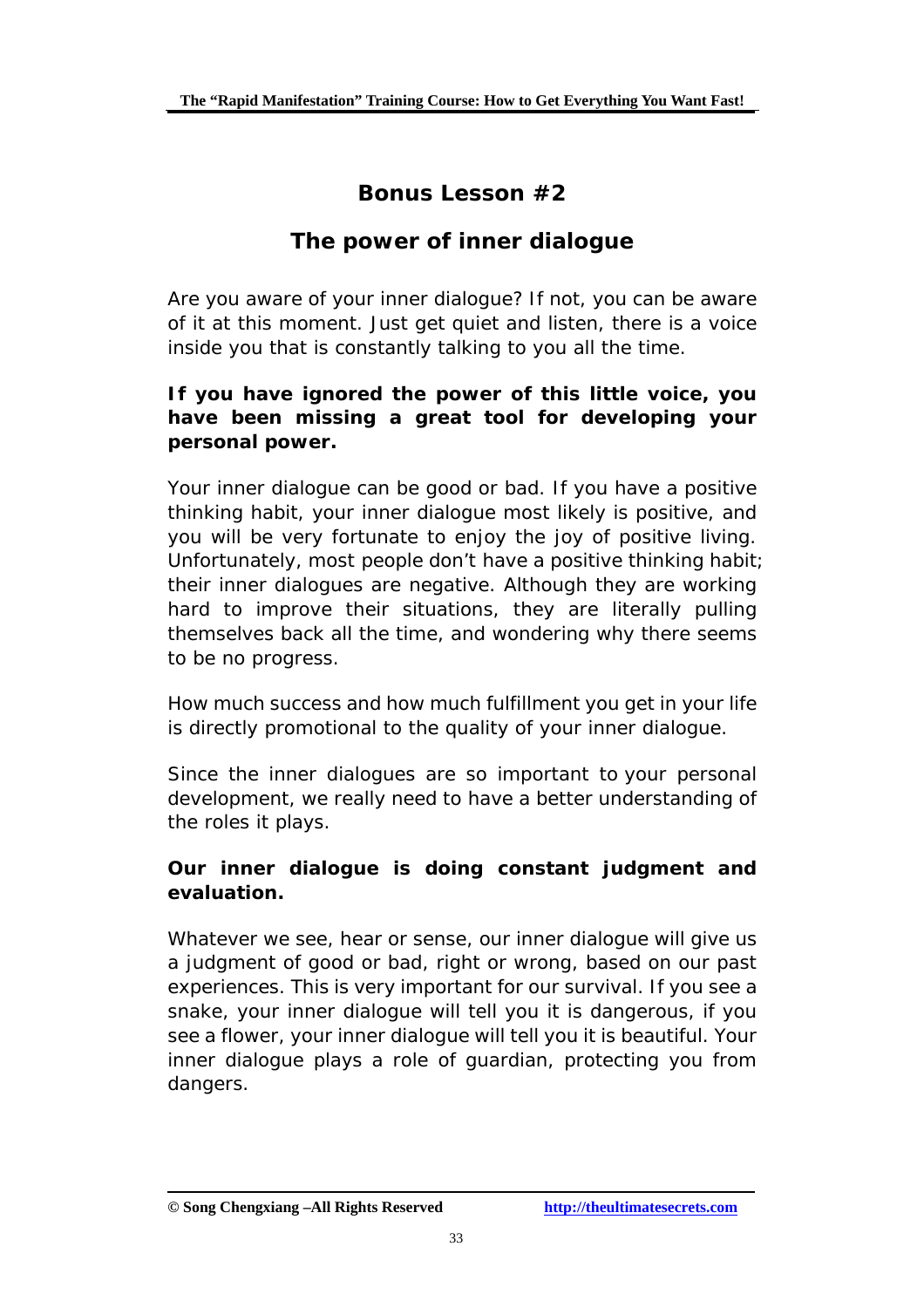However this inner dialogue is not always helpful when it comes to developing your personal power. Do you have a habit of saying the word "can't". If you do, I suggest you eliminate this word from your language. This may be the most valuable suggestion I can give you. BE CAREFUL when your inner dialogue is telling you that you can't do something.

To protect you from danger, your inner dialogue has the tendency to avoid doing new things. Its intention is good, it is trying to protect you, but at the same time, it gives you too much limitation. In order to grow, you must take new challenges, learn to do new things. Suppose you want to make a million dollars but you never did this before, you search the entire database of your past experiences stored in your mind, and could not succeed to find a way. Your inner dialogue will conclude "You Can't". It will try hard to convince you that what it says is true, because it does not want you to be in danger. However, in reality you must learn new skills and new mindset of a millionaire in order to have the new experience of making a million dollars. You will never find the solution in your old database.

#### **Replace negative inner dialogue with positive ones**

Don't take it for granted for whatever your inner dialogue tells you. Think it one step further. Is that what it says really true? Be aware of your negative inner dialogue, and replace it with positive ones. That is all you have to do to achieve a successful and more fulfilled life.

Since it is so simple, why isn't everybody doing it? There is only one reason and that is not everyone knows what is good and what is not good. This may sound like non-sense, but it is true. The majority of people don't know what is good for them and what is not. When people have a problem, they go out to seek for solutions. They buy books, go to seminars, seek for mentor ships, and hopefully these will solve their problems. Unfortunately, these things will never solve all their problems, unless they...

**<sup>©</sup> Song Chengxiang –All Rights Reserved <http://theultimatesecrets.com>**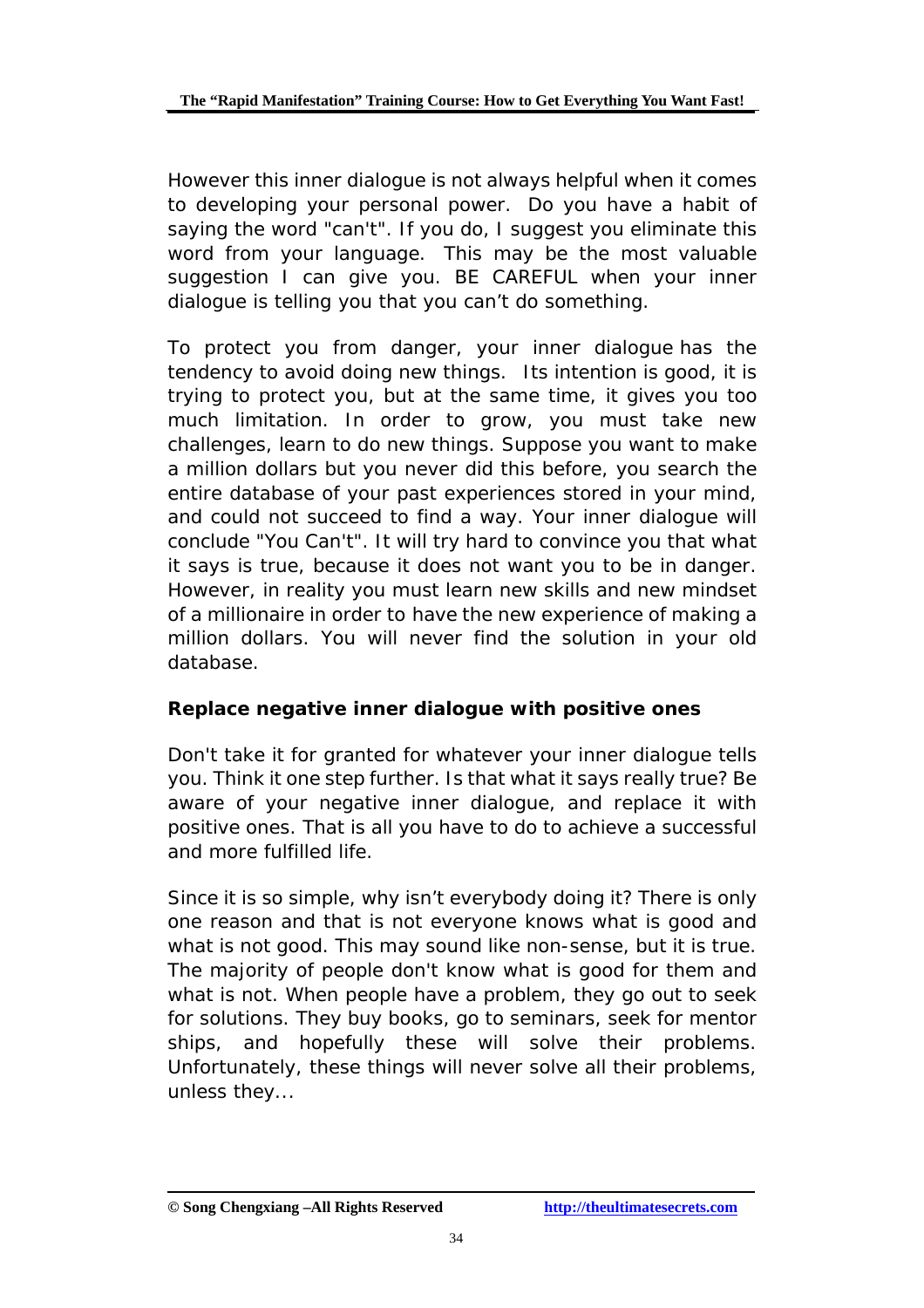#### **Change the approach.**

Only when they realize that the solution is not outside of them, but inside of them, they will start to solve their problems. If you forget everything I talked to you so far, remember this "There is a solution inside you to every one of your problems". You don't have to go outside to seek for solutions; the solution is already inside you. There is a part of you that is eternal, which knows answers to all your problems. You only need to get connected to it. Listen to this eternal part of you and you will never have any problems. This part of you knows what is good for you and what is not, because it knows how the entire universe works, indeed it is the universe itself.

I don't want to confuse you by talking too much about your eternal self, or true self, I only want you to know you can have access to this huge power of the universe. When you have it, nothing is beyond your reach.

Listen to your true self more and more, you will know the right answers more and more. Eventually, you will replace your negative inner dialogue with positive ones. You don't have to work hard on this, it happens automatically once you get into the habit of listening to your true self.

To help you speed up this process, I would like to share with you a technique I learned from Dr Deepak Chopra.

#### **Positive inner dialogue exercise.**

Every time you look into a mirror, make eye contact with your image, and repeat silently the following sentences.

(1). I am totally independent of the good or bad opinions of others.

(2). I am beneath no one.

(3) I am fearless in the face of any and all challenges.